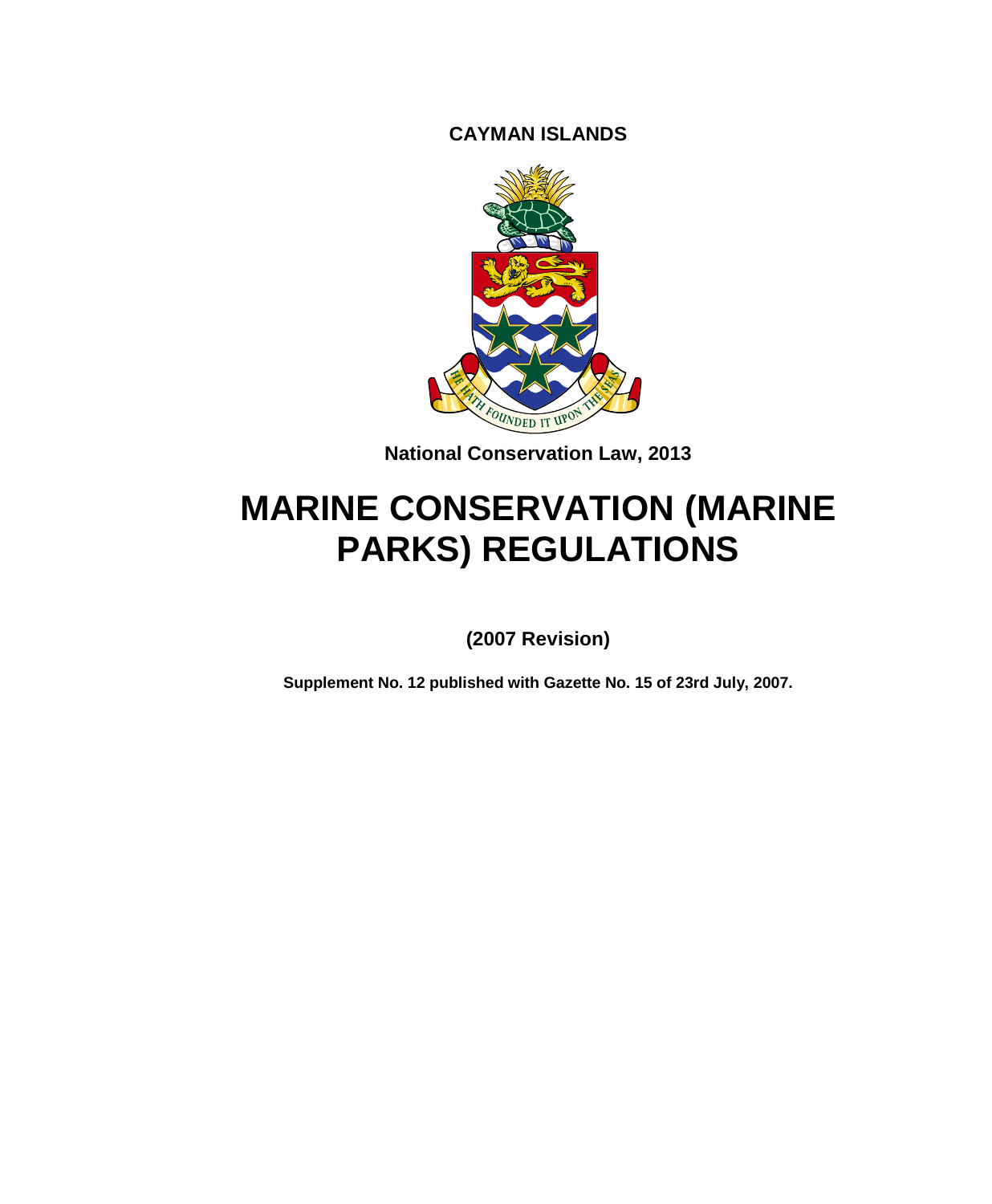## **PUBLISHING DETAILS**

Revised under the authority of the Law Revision Law (1999 Revision).

Marine Conservation (Marine Parks) Regulations, 1986 made the 18th February, 1986 consolidated with the -

Marine Conservation (Marine Parks) (Amendment) Regulations, 1986 made the 29th April, 1986

Marine Conservation (Marine Parks) (Amendment) Regulations, 1988 made the 31st May, 1988

Marine Conservation (Marine Parks) (Amendment) Regulations, 1994 made the 23rd August, 1994

Marine Conservation (Marine Parks) (Amendment) Regulations, 2007 made the 13th March, 2007.

Consolidated and revised this 19th day of June, 2007.

*Note (not forming part of the Law): This revision replaces the 1996 Revision which should now be discarded.*

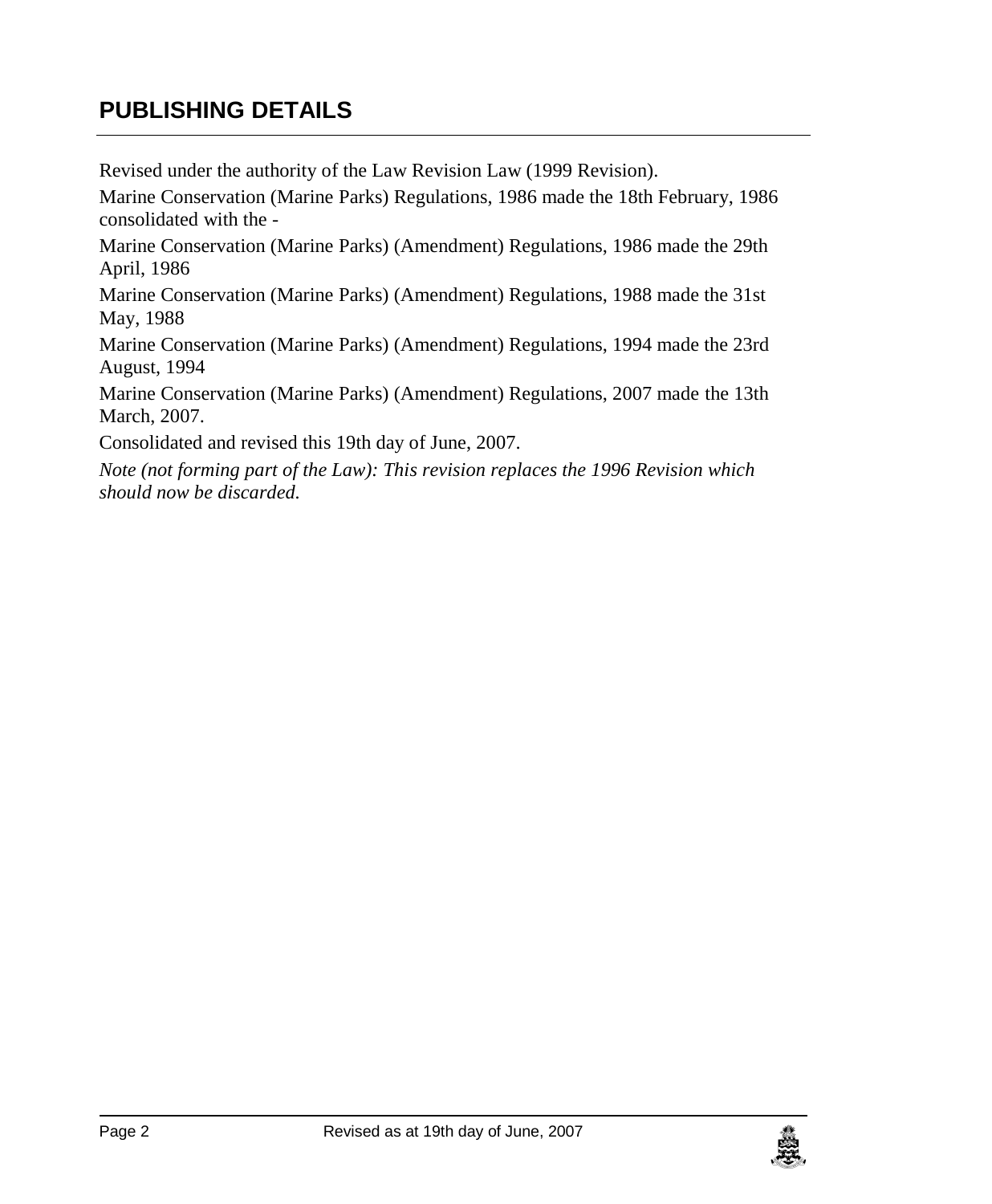### **CAYMAN ISLANDS**



**National Conservation Law, 2013** 

# **MARINE CONSERVATION (MARINE PARKS) REGULATIONS**

(2007 Revision)

## **Arrangement of Regulations**

#### Regulation

 $Page$ 

#### **Part I - Introductory**

#### **Part II - Marine Parks**

| 7. Sandbar Wildlife Interaction Zone and Stingray City Wildlife Interaction Zone7 |  |
|-----------------------------------------------------------------------------------|--|
|                                                                                   |  |
|                                                                                   |  |
|                                                                                   |  |

#### **Part III - Tourist Boat Licences**

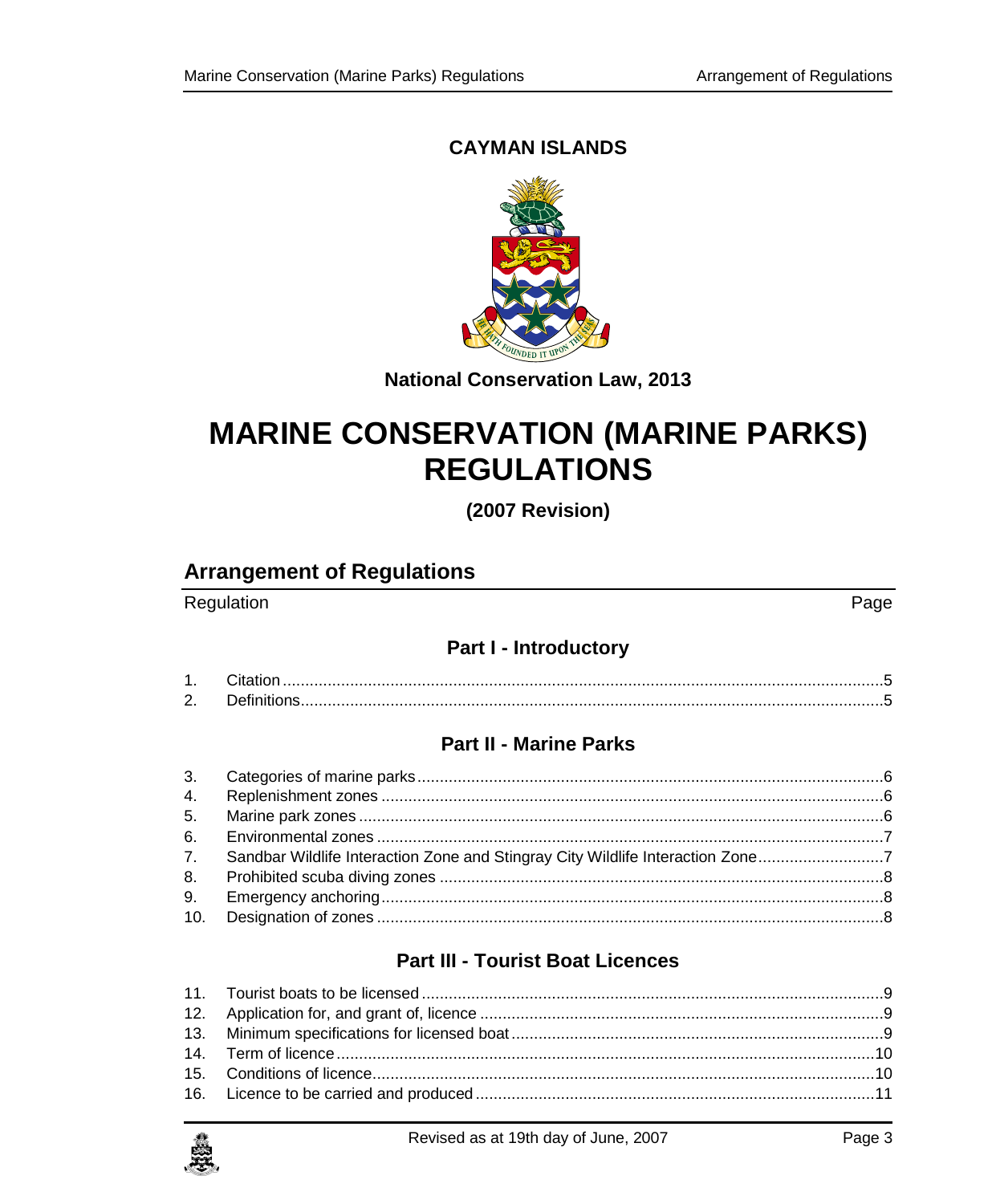### **Part IV - Miscellaneous**

| 20. |                                     |    |
|-----|-------------------------------------|----|
| 21. |                                     |    |
|     | <b>FIRST SCHEDULE</b>               | 13 |
|     | <b>Replenishment Zones</b>          | 13 |
|     |                                     |    |
|     |                                     |    |
|     |                                     |    |
|     | <b>SECOND SCHEDULE</b>              | 19 |
|     | <b>Marine Park Zones</b>            | 19 |
|     |                                     |    |
|     |                                     |    |
|     |                                     |    |
|     | <b>THIRD SCHEDULE</b>               | 23 |
|     | <b>Environmental Zones</b>          | 23 |
|     |                                     |    |
|     | <b>FOURTH SCHEDULE</b>              | 24 |
|     | <b>Wildlife Interaction Zones</b>   | 24 |
|     | <b>FIFTH SCHEDULE</b>               | 25 |
|     | <b>Prohibited Scuba Diving Zone</b> | 25 |
|     | <b>SIXTH SCHEDULE</b>               | 26 |
|     | <b>Illustrative Plans</b>           | 26 |

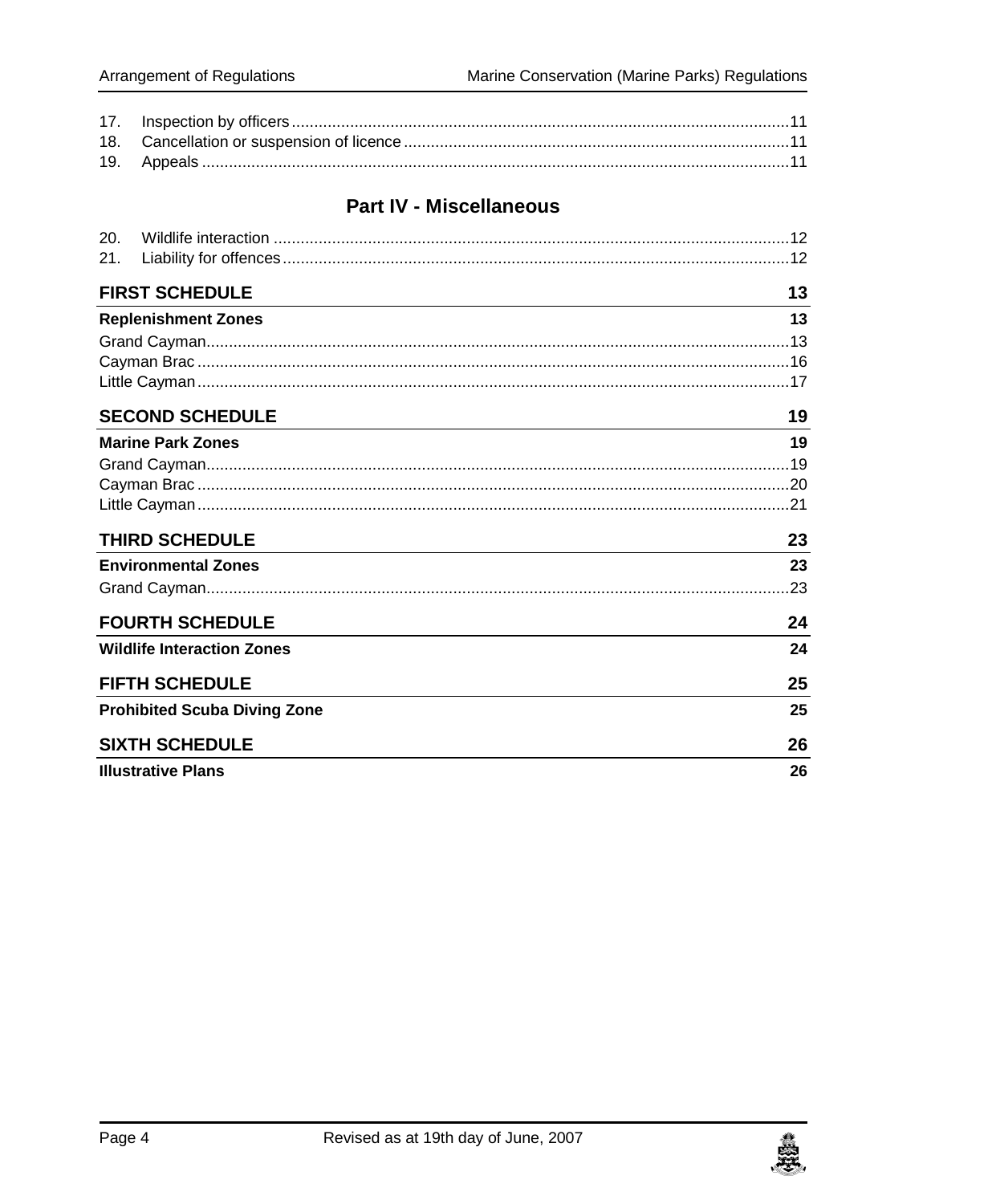### **CAYMAN ISLANDS**



**National Conservation Law, 2013**

# **MARINE CONSERVATION (MARINE PARKS) REGULATIONS**

**(2007 Revision)**

## **Part I - Introductory**

#### <span id="page-4-1"></span><span id="page-4-0"></span>**1. Citation**

**1**. These regulations may be cited as the Marine Conservation (Marine Parks) Regulations (*2007 Revision*).

### <span id="page-4-2"></span>**2. Definitions**

**2**. In these Regulations —

"boat" means a marine vessel of any size or design;

"**cast net**" means any net cast by hand by one individual;

"**drop-off**" means the first part of the sea floor to attain not less than eighty feet in depth on a line proceeding from and at right angles to the shore;

"**fry**" means any small silver fish under three inches in length of the herring (clupeidae) or anchovy (engraulidae) families;

"**fry net**" means any net or device designed for catching fry;

"**licence**" means a licence under Part III;

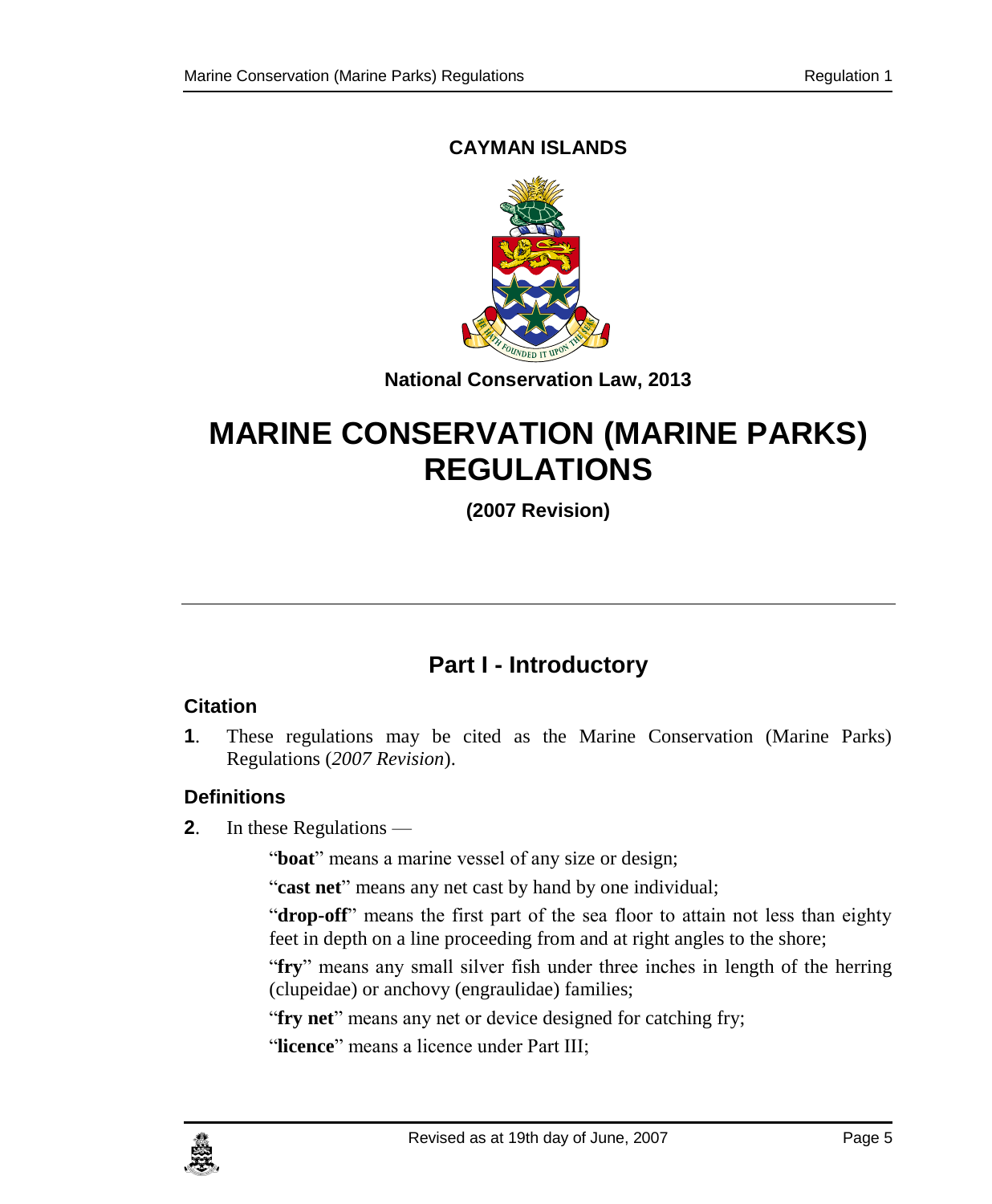"**prohibited scuba diving zone**" means the areas described in the Fifth Schedule and designated as prohibited scuba diving zones under regulation 10(5);

"**spear gun**" means any device whereby a harpoon, rod, spear or other projectile may be impelled through water;

"**sprat**" means any small silver fish under six inches in length of the herring (clupeidae) or anchovy (engraulidae) families;

"**tourist boat**" means a boat used to carry paying passengers for sightseeing, wildlife interaction or other tourist activities; and

#### "**wildlife interaction**" means —

- (a) touching or feeding of marine life; or
- (b) attempting to touch or feed marine life.

## **Part II - Marine Parks**

#### <span id="page-5-1"></span><span id="page-5-0"></span>**3. Categories of marine parks**

- **3**. For the purposes of determining restrictions of user, a marine park may be designated as —
	- (a) a replenishment zone;
	- (b) a marine park zone;
	- (c) an environmental zone; or
	- (d) a wildlife interaction zone.

#### <span id="page-5-2"></span>**4. Replenishment zones**

- **4**. The following are prohibited in replenishment zones
	- (a) the taking of conch and lobster;
	- (b) the use of spear guns, pole spears, fish traps and fish nets of all kinds, except that fry and sprat may be taken with fry or cast nets.

#### <span id="page-5-3"></span>**5. Marine park zones**

- **5**. (1) Subject to subregulations (2) and (3), the following are prohibited in marine park zones —
	- (a) the taking of any form of marine life by any means; and
	- (b) the anchoring of boats.
	- (2) Notwithstanding subregulation (1), the taking of fish is permitted in the following circumstances —

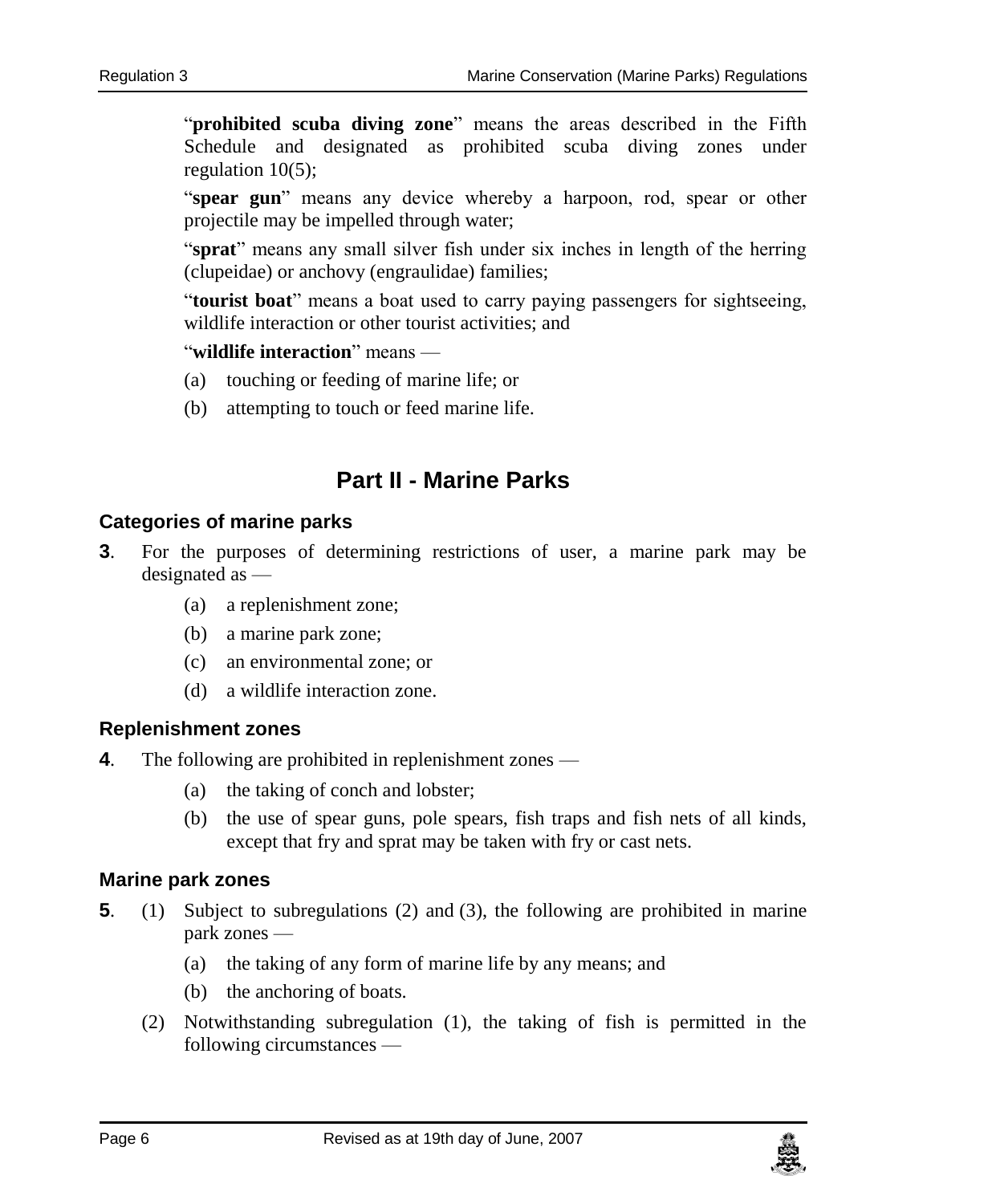- (a) by line, at or beyond the drop-off;
- (b) by line from the shore, without the use of a boat; and
- (c) by use of fry or cast nets, where the fish taken are fry or sprat.
- (3) Notwithstanding subregulation (1), anchoring is permitted in the following circumstances —
	- (a) by boats not exceeding sixty feet in length provided that they do not use grappling hooks, anchor only in sand and their anchor chain or rope does not lie upon coral; or
	- (b) by all boats in port anchorage areas designated as such by the Port Regulations (*2007 Revision*).
- (4) The entry, mooring, anchoring, and the discharge of passengers, without the approval of the Board, into or in the area at Bloody Bay-Jackson Point at Little Cayman designated as a marine park zone (being numbered 2H in the Second Schedule) by a commercial vessel, as defined in regulation 2 of the Marine Conservation Regulations (*2004 Revision*), is prohibited. Such approval may be granted subject to whatever conditions the Board considers appropriate.

#### <span id="page-6-0"></span>**6. Environmental zones**

- **6**. The following are prohibited in environmental zones
	- (a) the taking of any form of marine life by any means;
	- (b) the use of any anchor;
	- (c) entry by any person into the water; and
	- (d) exceeding a speed of five knots.

#### <span id="page-6-1"></span>**7. Sandbar Wildlife Interaction Zone and Stingray City Wildlife Interaction Zone**

- **7**. (1) This regulation applies in respect of both the Sandbar Wildlife Interaction Zone and the Stingray City Wildlife Interaction Zone described in the Fourth Schedule.
	- (2) No person shall, within the zone
		- (a) wear footwear (except while aboard a boat);
		- (b) remove any stingray or other marine life from the water;
		- (c) sell fish food from a boat;
		- (d) fish or take any form of marine life by any means; or
		- (e) feed any stingray or other marine life with food of a kind other than a kind approved by the Board.
	- (3) Subregulation (2)(a) does not prohibit wearing of flippers while snorkelling in water deeper than four feet.

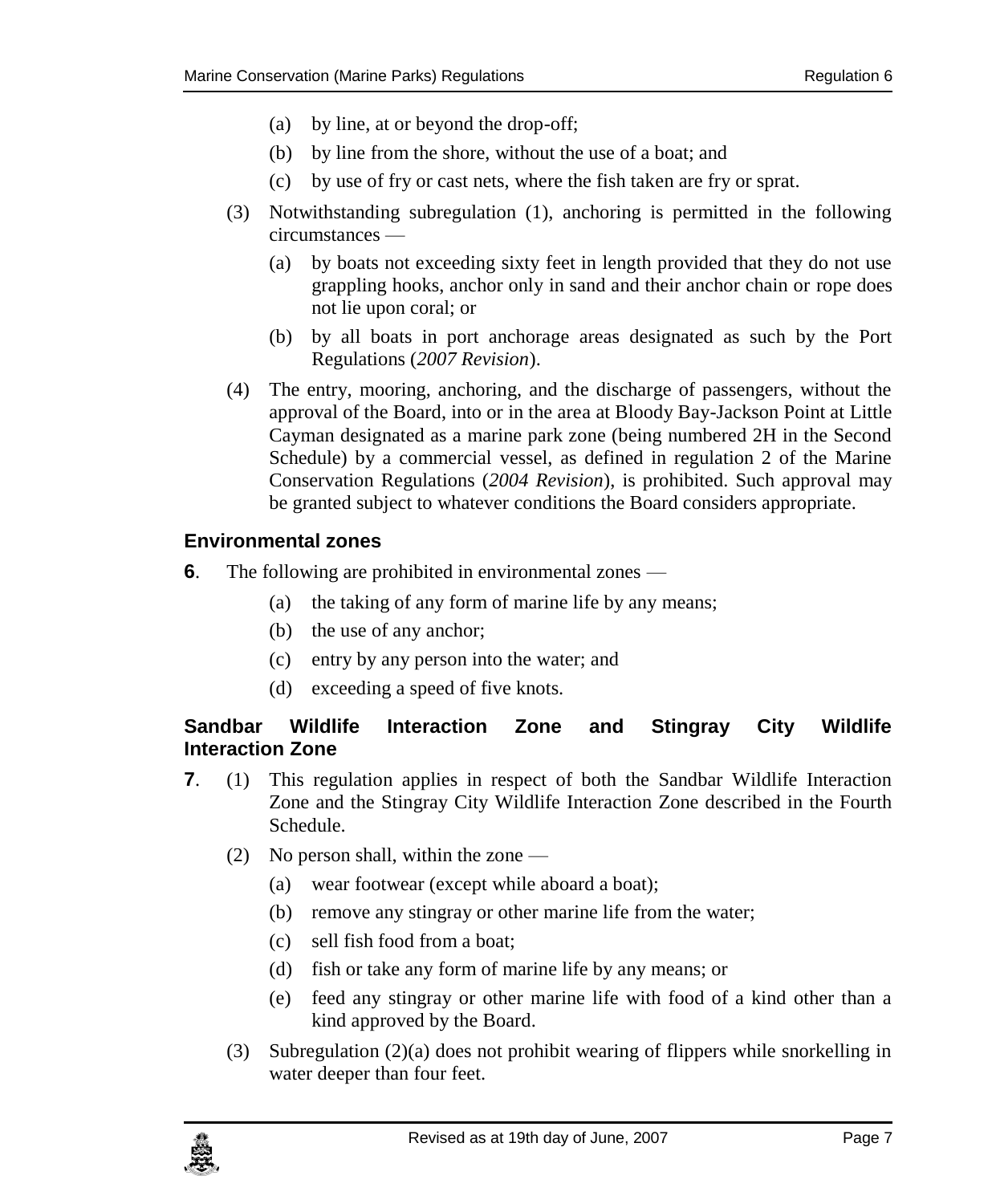- (4) No person shall anchor a boat within the zone
	- (a) in water shallower than three feet deep; or
	- (b) so that any part of the anchor is within twenty feet of any reef structure.
- (5) No person shall cause a tourist boat to enter the zone
	- (a) if no licence is in force under Part III in respect of the boat; or
	- (b) at a time, or in circumstances, where such entry is prohibited by the conditions of such a licence.

#### <span id="page-7-0"></span>**8. Prohibited scuba diving zones**

- **8**. (1) Any area within a wildlife interaction zone may be designated as a prohibited scuba diving zone.
	- (2) No person shall scuba dive within a prohibited scuba diving zone unless the scuba diving is carried out in accordance with permission granted by the Board under subregulation (3).
	- (3) The Board may, upon receipt of an application made under subregulation (2), grant the relevant permission for scuba diving; and the permission may be granted subject to such conditions (if any) as the Board considers fit.

#### <span id="page-7-1"></span>**9. Emergency anchoring**

**9**. No prohibition on anchoring imposed by these regulations shall apply during a declared state of emergency, during the currency of a hurricane warning or when permission is given by the Port Director to a specific vessel in circumstances which, in the opinion of the Port Director, constitute an emergency.

#### <span id="page-7-2"></span>**10. Designation of zones**

- **10**. (1) The areas described in the First Schedule are designated as replenishment zones.
	- (2) The areas described in the Second Schedule are designated as marine park zones.
	- (3) The areas described in the Third Schedule are designated as environmental zones.
	- (4) The areas described in the Fourth Schedule are designated as wildlife interaction zones.
	- (5) The areas described in the Fifth Schedule are designated as prohibited scuba diving zones.

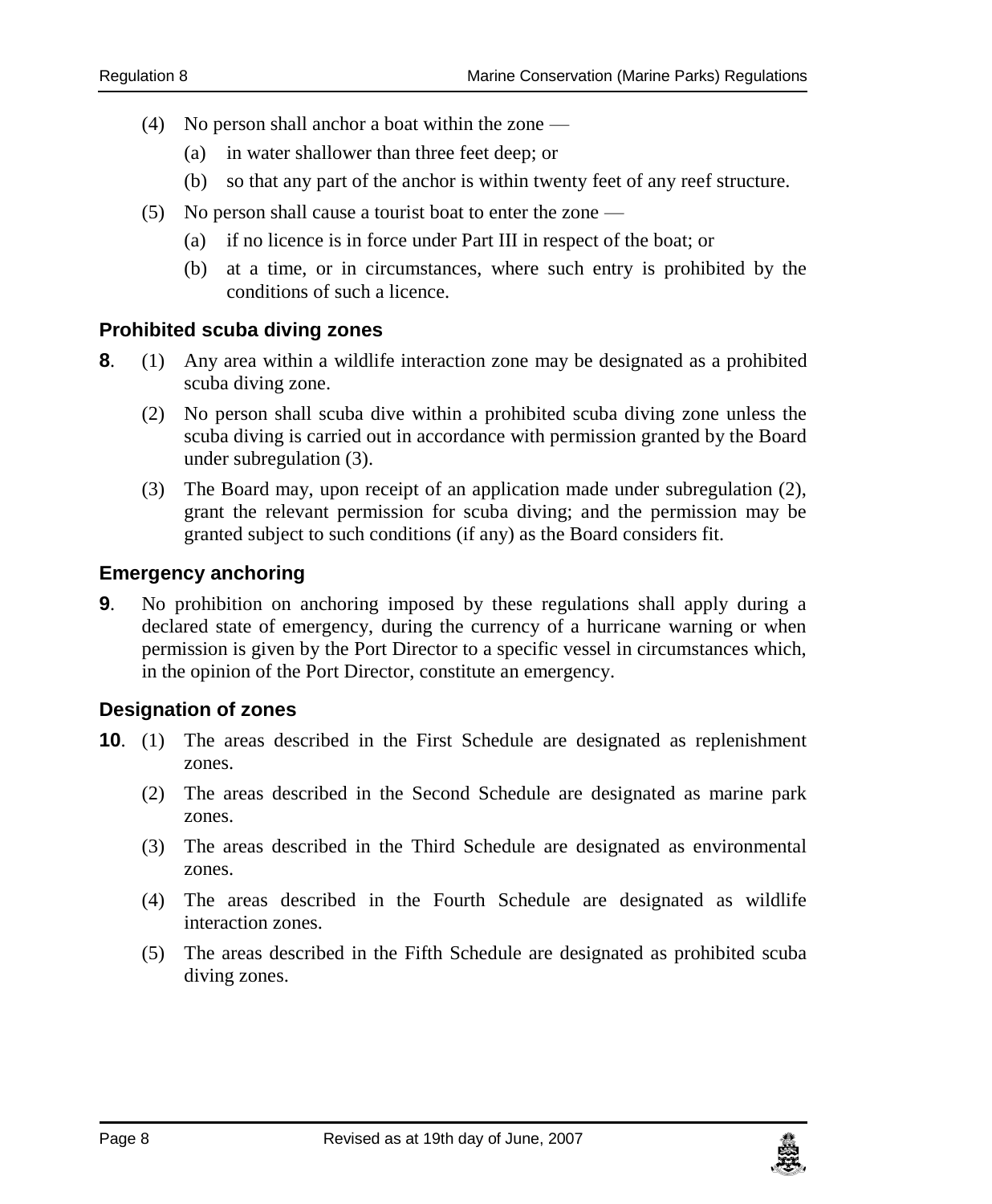(6) The above areas are shown on the plans in the Sixth Schedule for illustrative purposes only, and in the event of any discrepancy between the plans and the written descriptions contained in the First, Second, Third, Fourth or Fifth Schedule, as the case may be, the description in the relevant Schedule shall prevail.

## **Part III - Tourist Boat Licences**

#### <span id="page-8-1"></span><span id="page-8-0"></span>**11. Tourist boats to be licensed**

**11**. The owner of a boat shall not permit the boat to be used as a tourist boat for the carriage of passengers to or from a wildlife interaction zone unless a licence is in force under this Part in respect of the boat.

#### <span id="page-8-2"></span>**12. Application for, and grant of, licence**

- **12**. (1) A person who has attained the age of eighteen years, or a company or other body corporate, may apply to the Board for a licence under this Part in respect of a boat owned by the person or body, as the case may be.
	- (2) Application shall be made by completing a form made available by the Board and shall be accompanied —
		- (a) in the case of a vessel under fifty feet in length, by a non- refundable application processing fee of one hundred dollars; and
		- (b) in the case of a vessel fifty feet or more in length, by a non- refundable application processing fee of two hundred dollars.
	- (3) The application form for a company or other body corporate shall be completed by the managing director or the secretary or another officer of the body concerned.
	- (4) On being satisfied that an application under this regulation has been properly made and that the application processing fee has been tendered, the Board may, within thirty days of receipt of the application, grant or decline to grant the licence.
	- (5) The following fee is payable in respect of the grant of a licence
		- (a) in the case of a vessel under fifty feet in length, a fee of three hundred dollars; and
		- (b) in the case of a vessel fifty feet or more in length, a fee of six hundred dollars.

#### <span id="page-8-3"></span>**13. Minimum specifications for licensed boat**

**13**. (1) The Board may decline to grant a licence in respect of a boat that does not meet its minimum requirements as to design features.

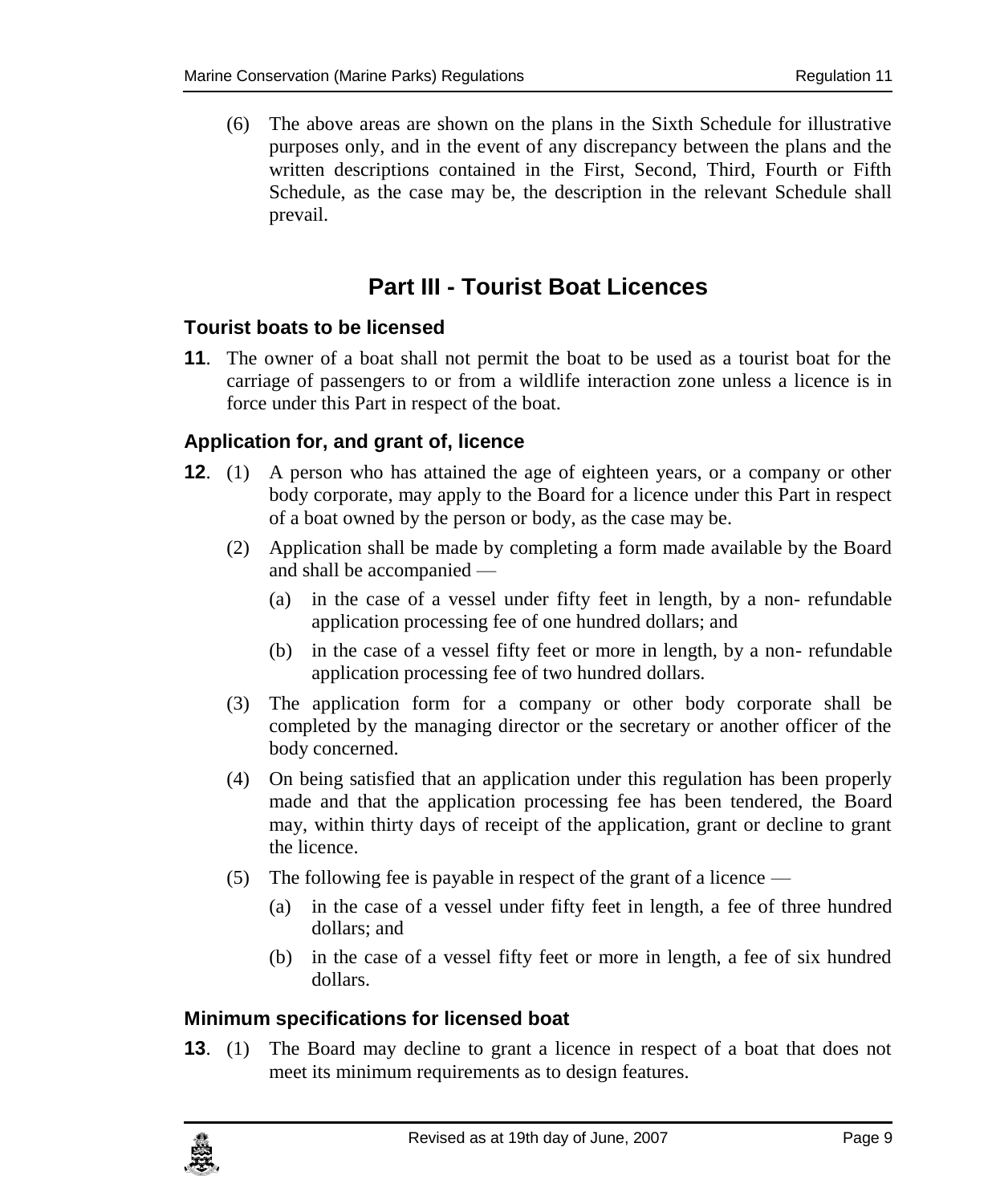(2) Requirements for the purposes of this regulation shall be published by the Board and made available on request to any prospective applicant for a licence.

#### <span id="page-9-0"></span>**14. Term of licence**

- **14**. (1) A licence under this Part shall, subject to these regulations, remain in force for a period of three years from the date of its grant.
	- (2) The licence may be renewed on application made within a period of thirty days prior to its expiry, and the application shall be accompanied —
		- (a) in the case of a vessel under fifty feet in length, by a non- refundable application processing fee of fifty dollars; and
		- (b) in the case of a vessel fifty feet or more in length, by a non- refundable application processing fee of one hundred dollars.
	- (3) Regulations 10 and 11 shall apply, with the necessary changes being made, to an application for renewal of a licence.
	- (4) The following fee is payable in respect of the renewal of a licence
		- (a) in the case of a vessel under fifty feet in length, a fee of three hundred dollars; and
		- (b) in the case of a vessel fifty feet or more in length, a fee of six hundred dollars.

#### <span id="page-9-1"></span>**15. Conditions of licence**

- **15**. (1) A licence under this Part shall be subject to such conditions as may be specified in the licence on grant or renewal or as may be notified to the licensee in writing by the Board at any time during its term.
	- (2) A notification given under subregulation (1) during the term of the licence may impose new conditions or may revoke or vary existing conditions, or both, but no such notification shall require any modifications to be made to the boat.
	- (3) Without limiting the generality of subregulation (1), conditions imposed under that subregulation may include conditions —
		- (a) prohibiting or restricting the use of the boat for tourist activities in specified wildlife interaction zones or parts thereof at specified times (or at times other than specified times) or in specified circumstances;
		- (b) regulating the number of passengers that may be carried generally, or that may be carried to any specified area or place;
		- (c) regulating the mooring, anchoring or deployment of the boat, and the operation of any of its features, in marine parks or other places; or

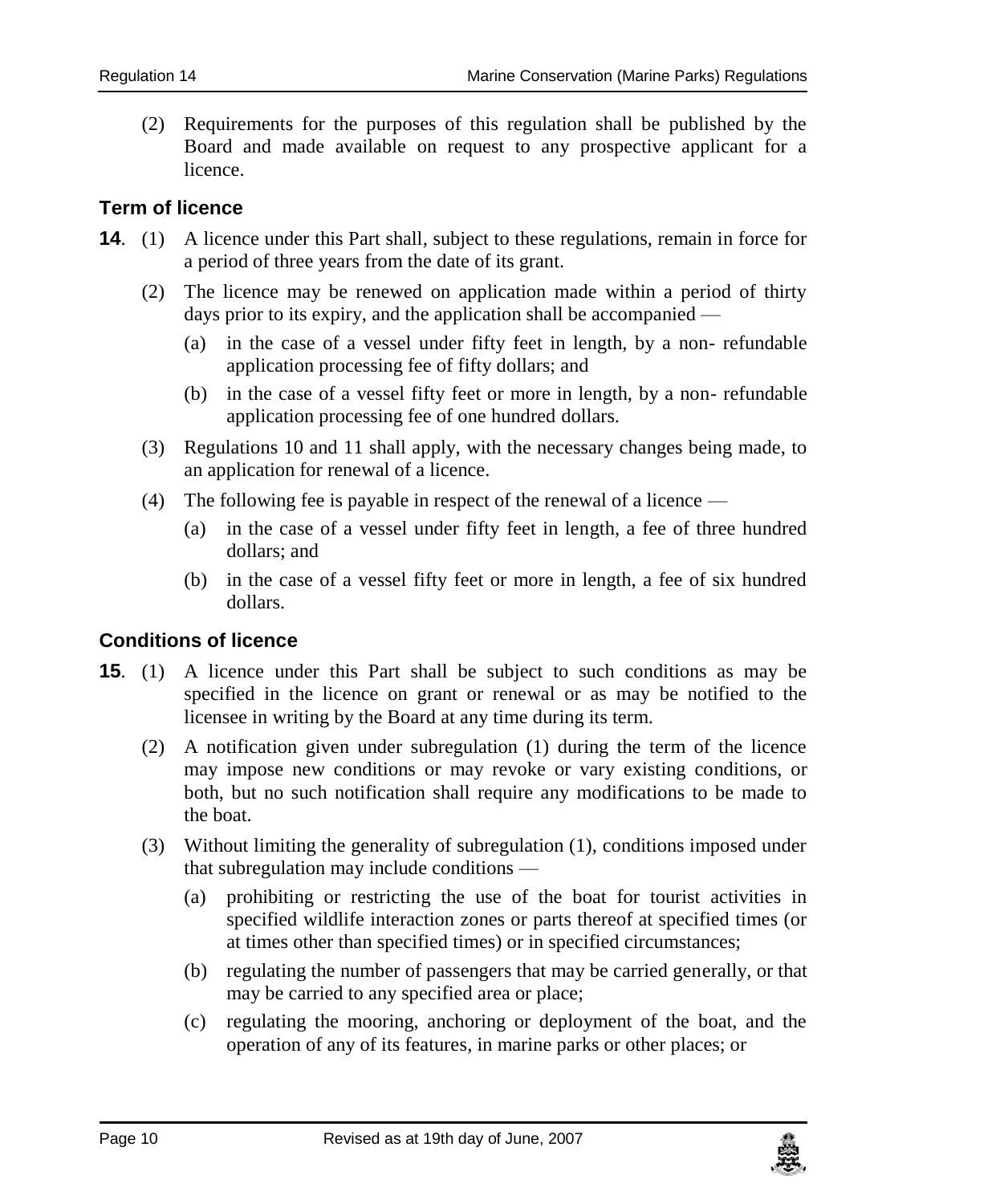(d) requiring the boat to be marked upon the hull or otherwise to display readily visible evidence of the fact that it is licensed under this Part.

#### <span id="page-10-0"></span>**16. Licence to be carried and produced**

**16**. Unless it is fixed in a durable manner to and prominently displayed on the boat, a licence under this Part shall be carried by the operator of the boat at all times while it is being used for purposes authorised by the licence and shall be produced for inspection by a fisheries officer upon demand.

#### <span id="page-10-1"></span>**17. Inspection by officers**

- **17.** (1) A fisheries officer may, at any time, board a boat that he reasonably suspects is being used for purposes that require a licence under this Part and may thereupon —
	- (a) demand production of the licence; and
	- (b) carry out such inspection as seems necessary to him in order to ascertain whether the Law, these regulations and the conditions of the licence are being complied with.
	- (2) The operator of the boat shall comply with any reasonable request for the facilitation of the exercise by a fisheries officer of his powers under this regulation.

#### <span id="page-10-2"></span>**18. Cancellation or suspension of licence**

- **18**. The Board may decline to renew a licence under this Part, or may, by notice in writing served on a licensee, cancel or suspend such a licence at any time during its term, if  $-$ 
	- (a) the conditions of the licence have not been complied with; or
	- (b) the licensee has contravened the Law or these regulations.

#### <span id="page-10-3"></span>**19. Appeals**

- **19**. Any person aggrieved by a decision of the Board
	- (a) not to grant, or not to renew, a licence under this Part;
	- (b) to cancel or suspend such a licence; or
	- (c) to impose a condition on such a licence, or to revoke or vary the conditions of such a licence,

may, within thirty days after being informed of the Board's decision, appeal to the Governor, who may affirm, quash or vary the decision of the Board.

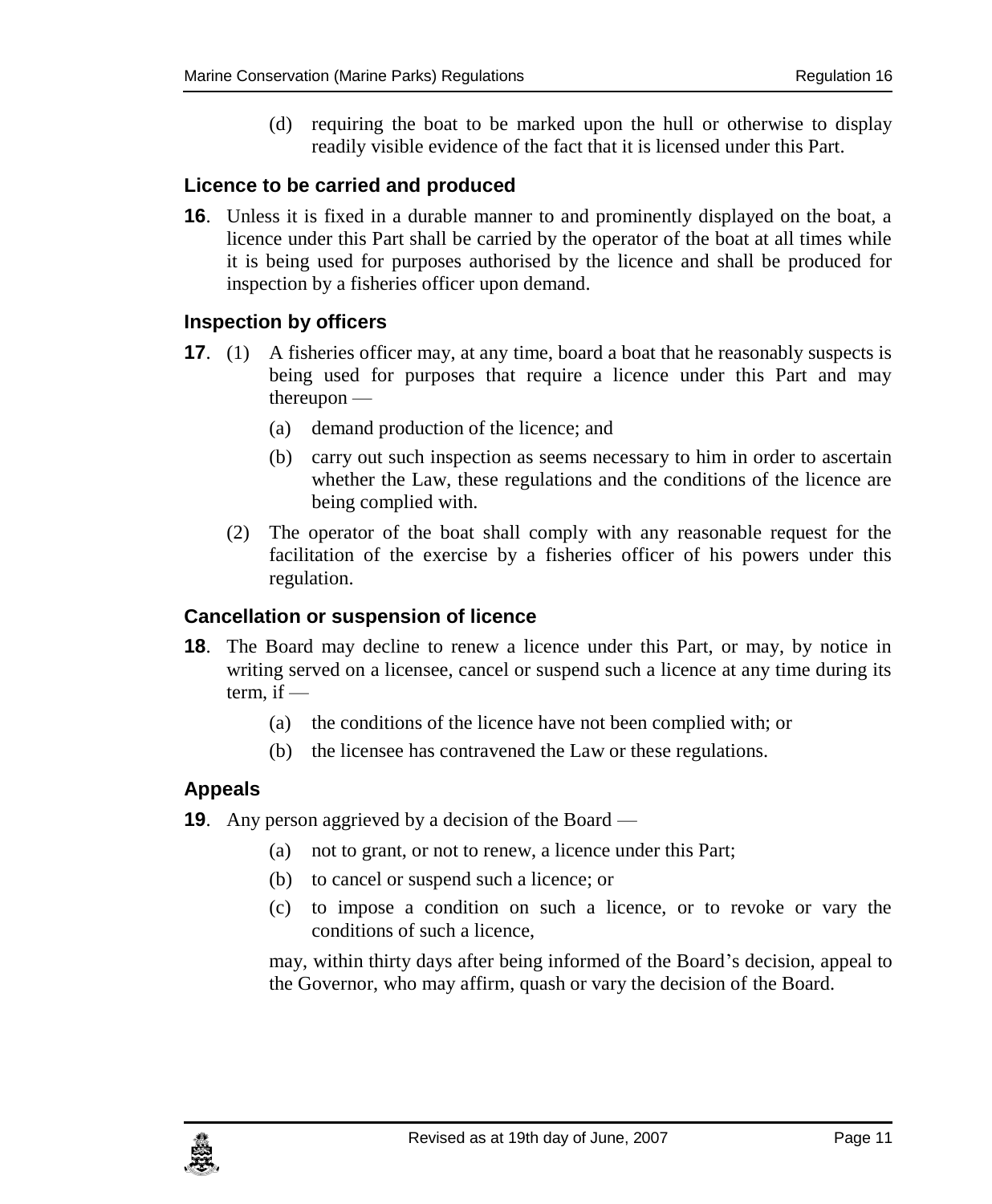## **Part IV - Miscellaneous**

#### <span id="page-11-1"></span><span id="page-11-0"></span>**20. Wildlife interaction**

- **20**. (1) No person shall carry passengers to any area of territorial waters in order to invite, encourage or facilitate wildlife interaction between those passengers and any marine life unless the area is designated under these regulations as a wildlife interaction zone.
	- (2) No person swimming, diving, scuba diving, snorkelling or carrying on any similar water activity within an area of Cayman waters, other than a wildlife interaction zone, shall invite, encourage or facilitate wildlife interaction with any marine life unless the interaction is carried out in accordance with permission granted by the Board under subregulation (3).
	- (3) The Board may, upon receipt of an application made under subregulation (2), grant the relevant permission for wildlife interaction; and the permission may be granted subject to such conditions (if any) as the Board considers fit.

#### <span id="page-11-2"></span>**21. Liability for offences**

- **21**. (1) The operator of a tourist boat shall take all reasonable steps to ensure compliance with —
	- (a) the conditions of any licence in force under Part III in respect of the boat, while it is being used for purposes authorised by the licence; and
	- (b) the Law and these regulations, insofar as they pertain to the boat or the conduct of passengers aboard or boarding or debarking therefrom.
	- (2) Nothing in this regulation limits or affects the liability of any other person in respect of a contravention of these regulations.

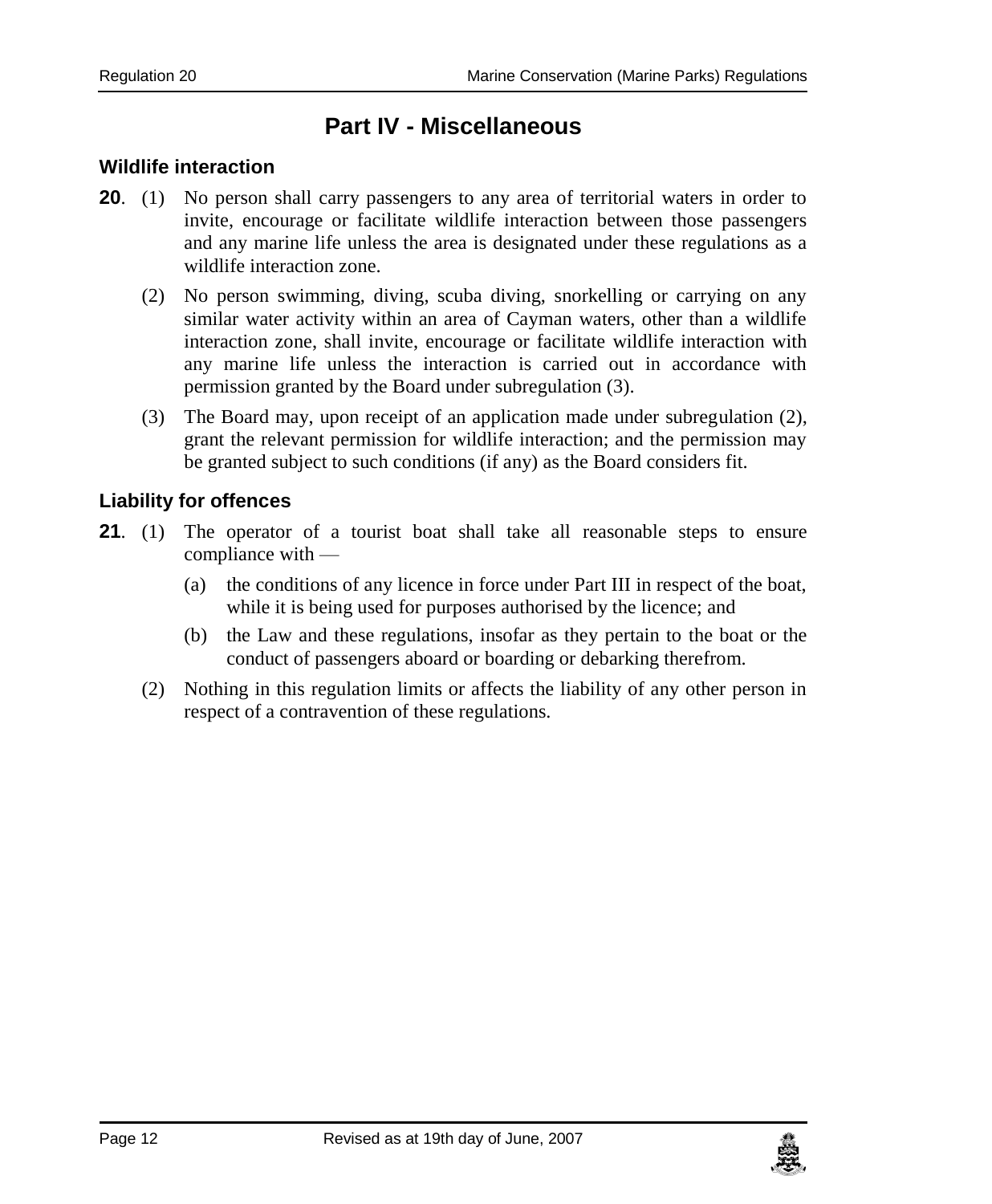## <span id="page-12-0"></span>**FIRST SCHEDULE**

### **Replenishment Zones**

*Grand Cayman*

#### <span id="page-12-2"></span><span id="page-12-1"></span>**1A Head of Barkers-Flats**

Starting on the coast the north east corner of Block No. 16A Parcel No. 21, approximate longitude  $81^{\circ}21'41'$  west, approximate latitude  $19^{\circ}22'51'$  north, thence in a north easterly direction for a distance of approximately 3,200 feet to reach the western boundary of Vidal Cay Block No.16A Parcel No. 26 approximate longitude 81°21'14" west, approximate latitude 19°23'06" north.

Thence in a northerly direction for a distance of approximately 3,600 feet to reach the outer edge of the reef at approximate longitude 81°21'43" west, approximate latitude 19°23'43" north, thence in a north westerly direction along the outer edge of the reef for a distance of approximately 14,000 feet to reach approximate longitude 81°23'19" west, approximate latitude 19°24'00" north, thence southerly for a distance of approximately 1,200 feet to reach the coast at Conch Point Block No. 8A Parcel No. 7 approximate longitude 81°23'19" west, approximate latitude 19°23'48" north.

Thence in a south easterly direction along the coast to reach the starting point.

#### **1B West Bay Cemetery - Victoria House**

Starting on the coast at the north west corner of the cemetery Block No. 5C Parcel No. 124 approximate longitude 81°23'49" west, approximate latitude 19°21'56" north, thence in a south westerly direction for a distance of approximately 2,500 feet to the drop-off approximate longitude 81°24'09'' west, approximate latitude 19°21'43" north.

Thence in a southerly direction along the drop-off for a distance of approximately 2,800 feet to reach approximate longitude 81°23'50" west, approximate latitude 19°21'22" north, thence in a north easterly direction for approximately 2,800 feet to reach the coast at the south west corner of Victoria House Block No. 10E Parcel No. 2 approximate longitude 81°23'26" west, approximate latitude 19°21'15" north.

Thence in a north westerly direction along the coast to reach the starting point.

#### **1C Treasure Island Resort - Old Pageant Beach Site**

Starting at a point longitude 81°23'12" west, latitude 19°18'31" north on the coast in Block 13E, Parcel 156, thence in a westerly direction for a distance of approximately 2,050 feet to the drop-off approximate longitude 81°23'32" west, approximate latitude 19°18'31" north.

Thence in a generally northerly direction along the drop-off for a distance of approximately 1,750 feet to reach approximate longitude 81°23'38" west, approximate latitude 19°18'48" north.

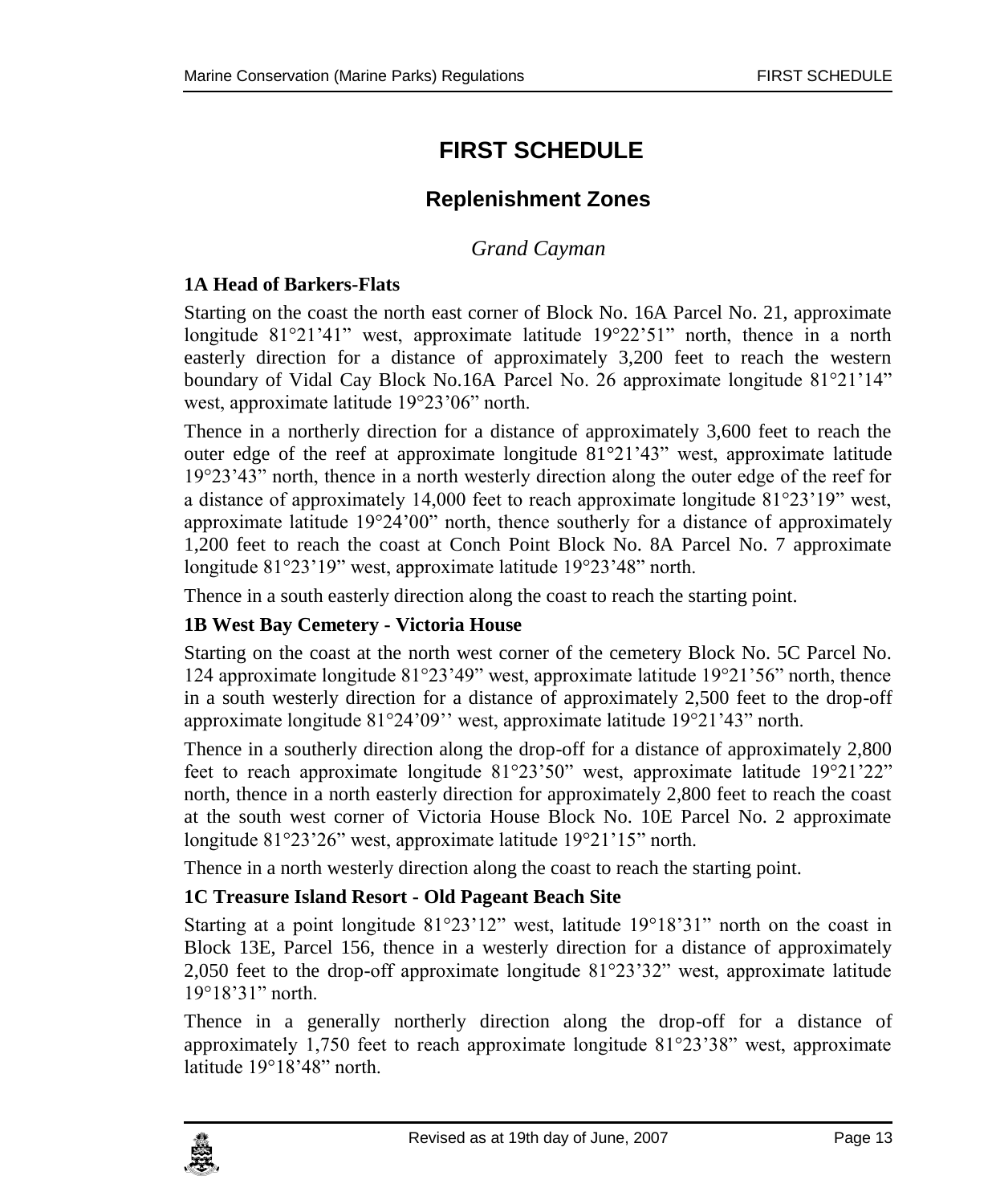Thence in an easterly direction for a distance of approximately 2,550 feet to reach the coast in Block 13B, Parcel 197 REM 1 at longitude 81°23'13" east, latitude 19°18'48" north.

Thence in a generally southerly direction along the coast to reach the starting point.

#### **ID South Sound**

Starting on the coast at the jetty on the southern boundary of Block No. 150 Parcel No. 63 (Caribbean Paradise) approximate longitude 81°22'44" west, approximate latitude 19°15'19" north, thence in a southerly direction for approximately 1,000 feet crossing the west side of the wreck of the Pallas to reach the outer edge of the reef at approximate longitude 81°22'44" west, approximate latitude 19°15'49" north.

Thence along the outer edge of the reef in a north easterly direction for approximately 14,000 feet to reach the coast at Prospect Point Block No. 23C Parcel No. 56 approximate longitude 8l°20'02" west, approximate latitude 19°16'17" north.

Thence along the coast in north westerly, westerly and south westerly directions to reach the starting point.

#### **1E-North Sound**

Starting at Rum Point Block No. 33B Parcel No 171 (e) approximate longitude 81°16'19" west, approximate latitude 19°22'22" north, thence in a northerly direction for a distance of approximately 2,200 feet to the reef approximate longitude 81°16'19" west approximate latitude 19°22'44" north.

Thence in a westerly direction along the outer edge of the reef for a distance of approximately 8,000 feet to reach approximate longitude 81°17'41" west, approximate latitude 19°22'43" north. Thence in a south westerly direction crossing to the east of Rum Point channel, for a distance of approximately 14,400 feet to reach approximate longitude 81°19'41" west, approximate latitude 19°21'16" north.

Thence in a southerly direction for a distance of approximately 21,500 feet to reach the coast at the north east corner of Block No. 24B Parcel No. 2 approximate longitude 81°19'41" west, approximate latitude 19°17'44" north.

Thence in a generally north easterly direction along the coast passing through Block Nos. 24B, 24C, 27B, 27C and part of 30A to reach the common boundary of Block No. 30A Parcel Nos. 5 and 8 at approximate longitude 81°17'26" west, approximate latitude 19°18'40" north.

Thence in westerly, south westerly and north westerly directions along the coast and across the waterway to the southern boundary of Duck Pond Cay approximate longitude 81°17'57" west, approximate latitude 19°18'31" north.

Thence in a northerly direction along the west coast of Duck Pond Cay and through the North Sound for a distance of approximately 8,400 feet to a point 1,300 feet west of Booby Cay, approximate longitude 81°17'57" west, approximate latitude 19°19'54" north.

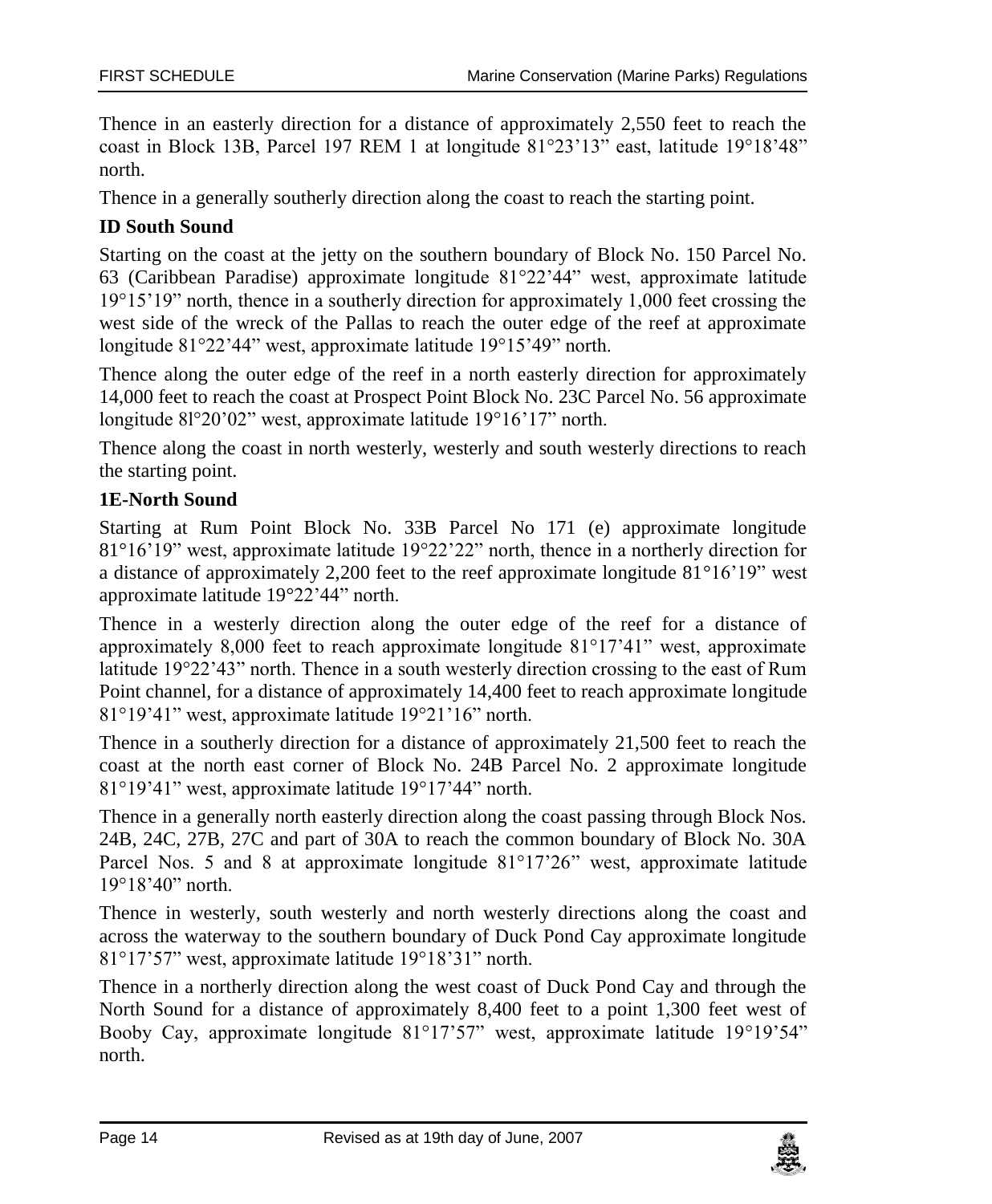Thence in a north easterly direction for a distance of approximately 14,500 feet to reach the coast at Block No. 33D Parcel No. 21, approximate longitude 81°16'07" west, approximate latitude 19°21'33" north.

Thence along the coast line of Block No. 33E to reach approximate longitude 81°16'19" west, approximate latitude 19°21'45" north.

Thence in a westerly direction across part of North Sound to reach the coast at Water Cay Block No. 33E Parcel No. 75.

Thence along the coast through Block Nos. 33E, 33M, and 33B to reach the starting point.

#### **1F Bats Cave Beach**

Starting on the coast at the eastern boundary of Block No. 25B Parcel No. 8 where the reef meets the land, approximate longitude 81°19'27" west, approximate latitude 19°16'22" north, thence along the outer edge of the reef in south easterly, easterly and north easterly directions for a distance of

approximately 6,700 feet to reach the coast at Head of Reef Block No. 28E Parcel No. 23 approximate longitude 81°18'22" west, approximate latitude 19°16'11" north.

Thence in north westerly and westerly directions along the coast to reach the starting point.

#### **IG Frank Sound**

Starting on the coast at the southern boundary of Block No 56C Parcel No. 1 approximate longitude 81°10'59" west, approximate latitude 19°18'00" north, thence in a south easterly direction for approximately 3,100 feet to the channel, approximate longitude 81°10'55" west, approximate latitude 19°17'30" north. Thence along the outer edge of the reef in an easterly direction for approximately 11,000 feet to reach the coast at Block No 64A Parcel No. 27 approximate longitude 81° 09'00" west, approximate latitude 19° 17'39" north.

Thence along the coast in a generally north westerly direction to reach the starting point.

#### **1H Cayman Dive Lodge**

Starting on the coast at the southern boundary of Block No. 72B Parcel No. 17 where the reef meets the land, approximate longitude 81°07'11" west, approximate latitude 19°17'35" north, thence in an easterly direction along the outer edge of the reef for a distance of approximately 1,950 feet to reach approximate longitude 81°06'51" west, approximate latitude 19° 17'35" north. Thence in a northerly direction to reach the coast at the southern boundary of Block No. 72C Parcel No. 193, approximate longitude 81°06'51" west, approximate latitude 19°17'40" north.

Thence in a south westerly direction along the coast to reach the starting point.

1J Radio Mast- Sand Bluff

Starting on the coast at the eastern boundary of Block No. 75A Parcel No. 130, approximate longitude 81°05'28" west, approximate latitude 19°18'34" north, thence in

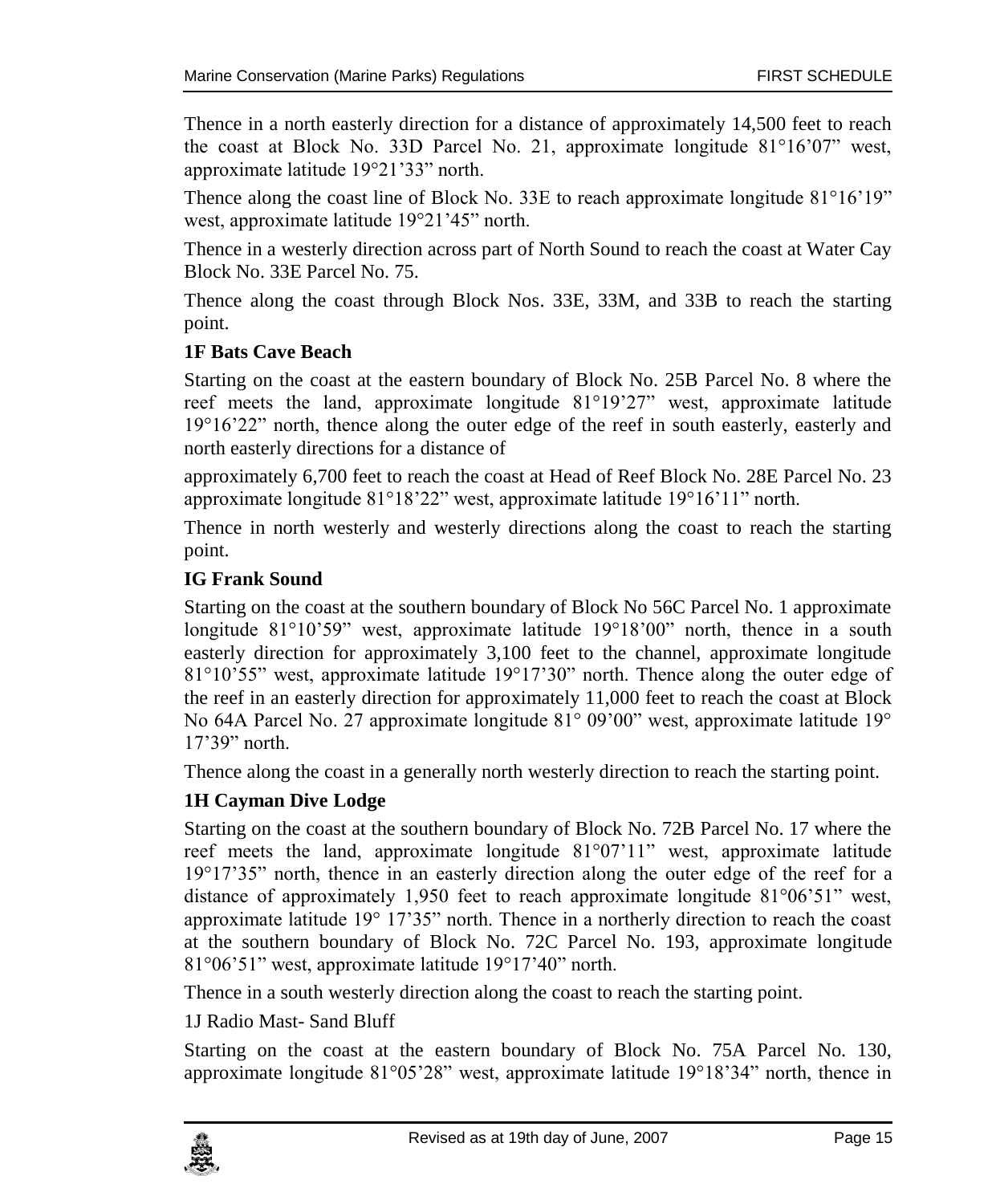an easterly direction for a distance of approximately 5,200 feet to reach the outer edge of the reef just south of East End channel, approximate longitude 81°04'33" west, approximate latitude 19°18'34" north.

Thence in a north westerly direction along the outer edge of the reef for a distance of approximately 4,100 feet to reach approximate longitude  $81^{\circ}04^{\prime}42^{\prime\prime}$  west, approximate latitude 19°19'13" north, thence in a westerly direction for a distance of approximately 2,900 feet to reach the coast at Sand Bluff on the eastern boundary of Block No. 75A Parcel No. 3, approximate longitude 81°05'13" west, approximate latitude 19°19'13" north.

Thence in a south westerly direction along the coast to reach the starting point.

#### **1K Spotter Bay - Anchors Point**

Starting on the coast at Spotter Bay Block No. 73A Parcel No. 1 approximate longitude 81°05'57" west, approximate latitude 19°21'12" north, thence in a westerly direction along the outer edge of the reef for a distance of approximately 11,600 feet to reach the coast at Anchors Point at the northern boundary of Block No. 65A Parcel No. 22, approximate longitude 81°07'58" west, approximate latitude 19°21'18" north.

<span id="page-15-0"></span>Thence in an easterly direction along the coast to reach the starting point.

#### *Cayman Brac*

#### **1L Spot Bay**

Starting on the coast at the north east corner of Block No. 108D Parcel No. 23 (Spot Bay School) approximate longitude 79°45'04" west, approximate latitude 19°45'16" north, thence in a northerly direction for a distance of approximately 250 feet to reach the outer edge of the reef, approximate longitude 79°45'04" west, approximate latitude 19°45'19" north.

Thence along the outer edge of the reef in a south westerly direction for a distance of approximately 4,000 feet to where the reef reaches the coast at the north west corner of Block No. l08E Parcel No. 7 approximate longitude 79°45'44" west, approximate latitude 19°45'04" north.

Thence along the coast in a north easterly direction to reach the starting point.

#### **1M Salt Water Point - Beach Point**

Starting on the coast at Salt Water Point Block No. 97C Parcel No. 22 where the reef meets the coast, approximate longitude 79°51'10" west, approximate latitude 19°41'22" north, thence along the outer edge of the reef for a distance of approximately 4,500 feet to reach approximate longitude 79°50'26" west, approximate latitude 19°41'31" north.

Thence in a northerly direction for a distance of approximately 950 feet to reach the coast at Beach Point, Block No. 99A, Parcel No. 82, approximate longitude 79°50'26" west, approximate latitude 19°41'38" north.

Thence along the coast in a south westerly direction to reach the starting point.

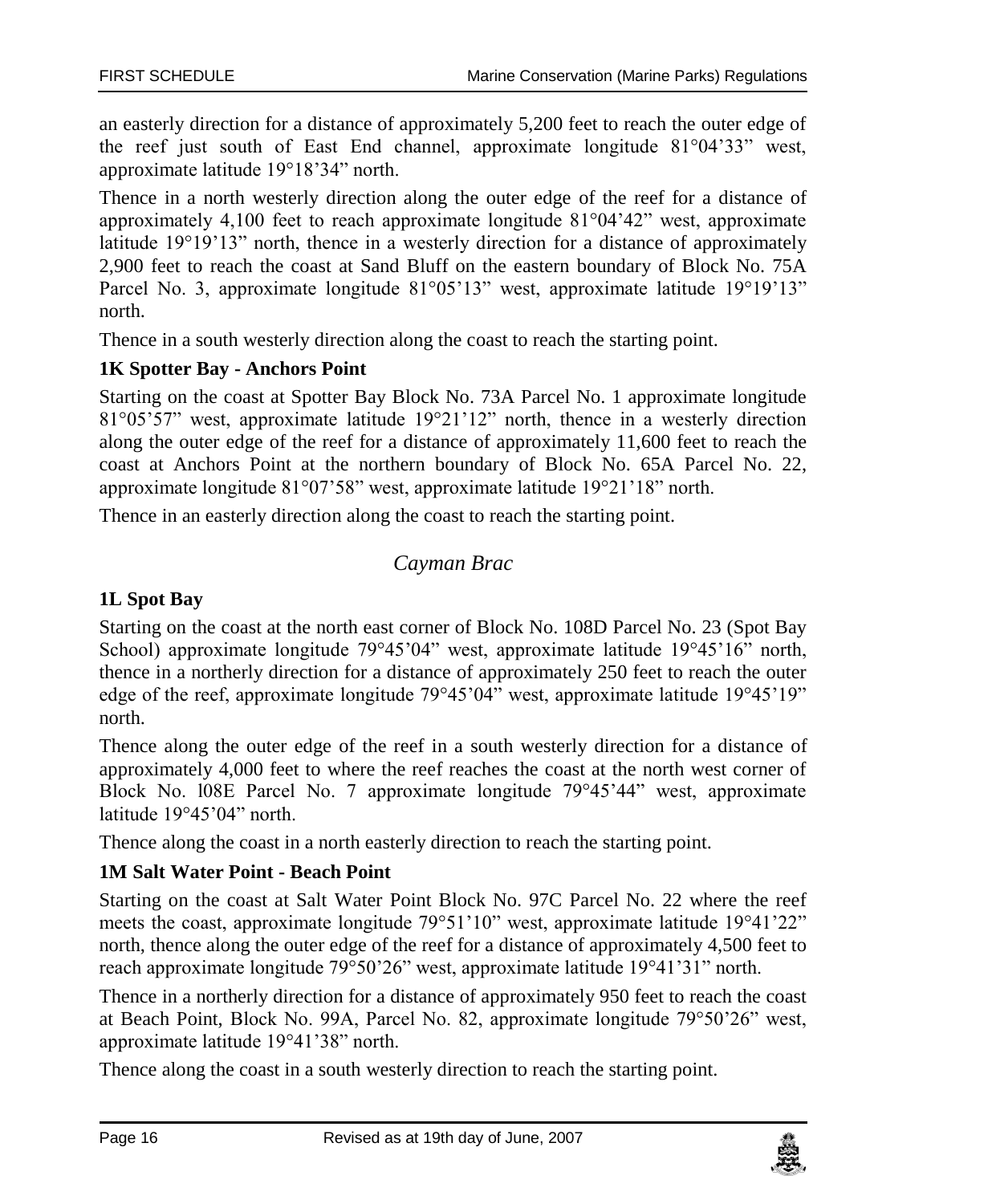#### **1N Coral Isle Club**

Starting on the coast at Block No. 95C Parcel No. 62 approximate longitude 79°52'04" west, approximate latitude 19°41'08" north. Thence in a south easterly direction for a distance of approximately 200 feet to reach the outer edge of the reef, at approximate longitude 79°52'04" west, approximate latitude 19°41'06" north.

Thence along the outer edge of the reef in a north easterly direction for a distance of approximately 2,900 feet to reach the coast at Block No. 97B Parcel No. 32 approximate longitude 79°51'37" west, approximate latitude 19°41'15" north, thence in a south westerly direction along the coast to reach the starting point.

#### *Little Cayman*

#### <span id="page-16-0"></span>**1P Mary's Bay - East Point**

Starting on the coast at Mary's Bay, Block No. 189A, Parcel No. 29 approximate longitude 79°59'52" west, approximate latitude 19°42'20" north, thence in a northerly direction for a distance of approximately 2,150 feet to reach the drop- off approximate longitude 79°59'52" west, approximate latitude 19°42'42" north.

Thence along the drop-off in a north easterly direction for a distance of approximately 8,600 feet. to reach longitude 79°58'28" west, approximate latitude 19°43'12" north, thence in a southerly direction for a distance of approximately 1,250 feet to reach the outer edge of the reef, approximate longitude 79°58'28" west, approximate latitude 19°42'58" north.

Thence along the outer edge of the reef in south easterly and southerly directions for a distance of approximately 7,300 feet, to reach approximate longitude 79° 57'34" west, approximate latitude 19°42'38" north.

Thence in a westerly direction for a distance of approximately 1,000 feet to reach the coast at East Point, Block No. 92A Parcel No. 30, approximate longitude 79° 57'44" west, approximate latitude 19°42'38" north.

Thence along the coast in north westerly and south westerly directions to reach the starting point.

#### **lQ South Hole Sound**

Starting on the coast at Head of Bay, Block No. 83A Parcel No. 12, approximate longitude 80°04'03" west, approximate latitude 19°39'57" north, thence in a south easterly direction for a distance of approximately 2,350 feet to reach the outer edge of the reef approximate longitude 80°03'44" west, approximate latitude 19°39'45" north.

Thence along the outer edge of the reef for a distance of approximately 27,000 feet to reach approximate longitude 79°59'34" west, approximate latitude 19°41'36" north, thence in a north westerly direction for a distance of approximately 1,200 feet to reach the coast at Block No. 91A, Parcel No. 40 approximate longitude 79°59'32" west, approximate latitude 19°41'47" north.

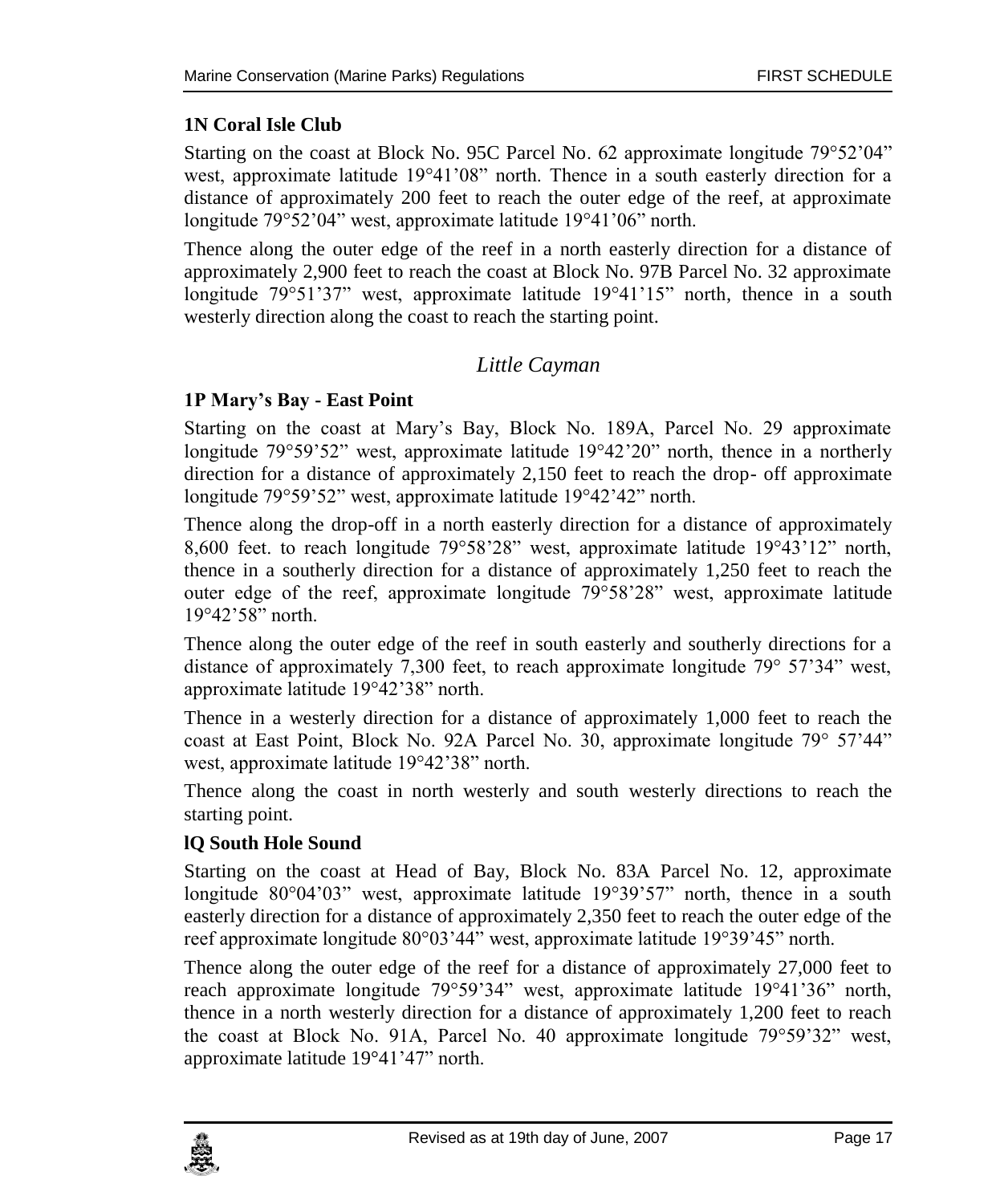Thence along the coast in south westerly, north westerly and southerly directions to reach the starting point.

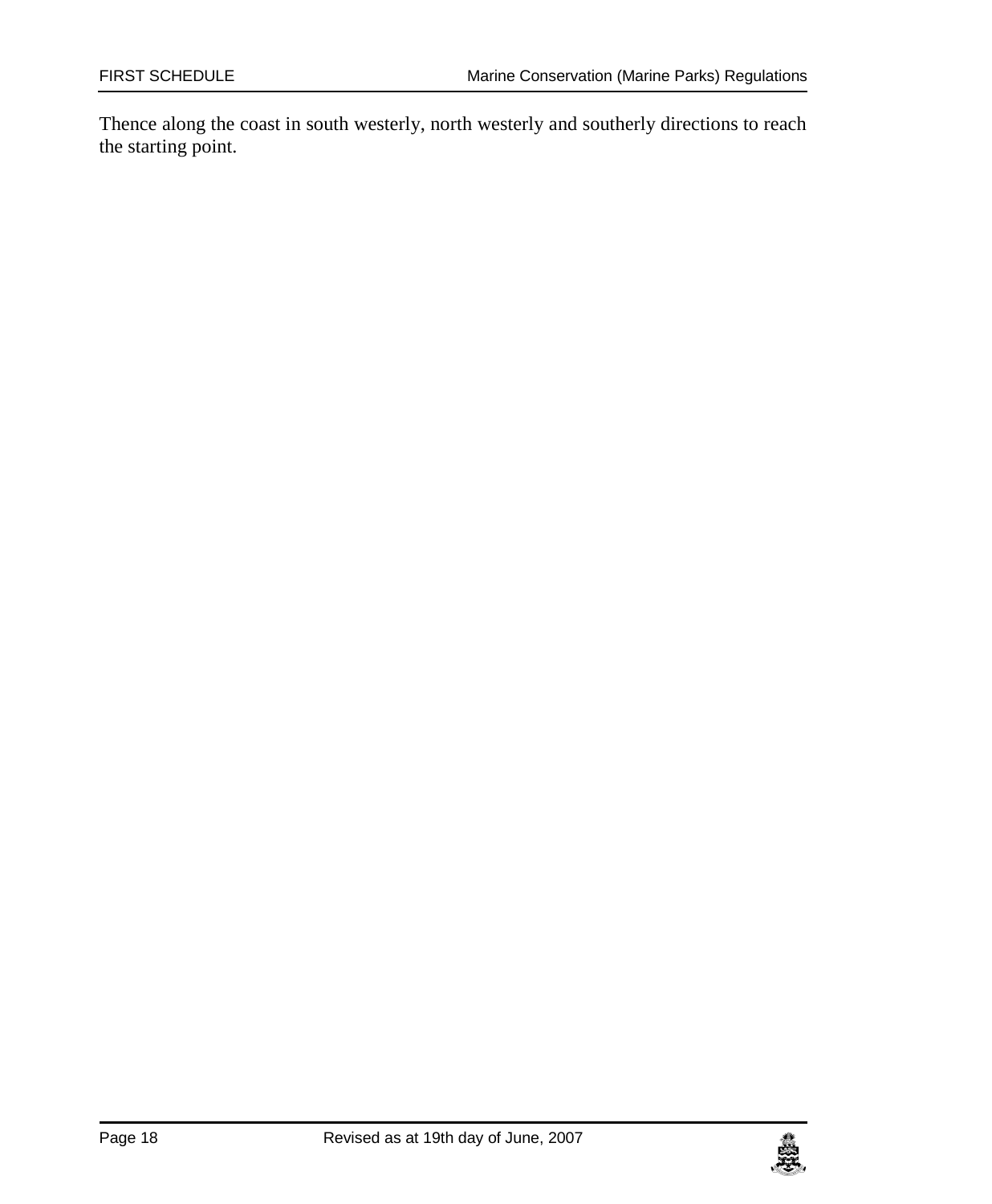## **SECOND SCHEDULE**

### **Marine Park Zones**

#### *Grand Cayman*

#### <span id="page-18-2"></span><span id="page-18-1"></span><span id="page-18-0"></span>**2A Spanish Cove Resort-Jetty (3D 16)**

Starting on the coast at the north east corner of Block No. 3D Parcel No. 22 approximate longitude 81°23'40" west, approximate latitude 19°23'40" north, thence due north for a distance of approximately 900 feet to the drop-off approximate longitude 81°23'40" west, approximate latitude 19°23'49" north.

Thence along the drop-off in a south westerly direction for a distance of approximately 1,250 feet to reach approximate longitude 81°23'52' west, approximate latitude 19°23'43" north, thence due south for a distance of approximately 700 feet to reach the jetty on the coast, at the northern boundary of Block No. 3D Parcel No. 16 approximate longitude 81°23'52" west, approximate latitude 19°23'36" north.

Thence in a north easterly direction along the coast to reach the starting point.

#### **2B North West Point - West Bay Cemetery**

Starting on the coast at the boardwalk on the north west boundary of Block No. 2C Parcel No. 67 approximate longitude 81°25'13" west, approximate latitude 19°22'20" north.

Thence in a westerly direction for approximately 1,500 feet to reach the drop-off; approximate longitude 81°25'23" west approximate latitude 19°22'20" north.

Thence along the drop-off in a south easterly direction for a distance of approximately 8,500 feet, to reach approximate longitude 81°24'09" west approximate latitude 19°21'43" north, thence in a north easterly direction for a distance of approximately 2,500 ft to reach the coast at the north west corner of the cemetery Block No. 5C Parcel No. 124 approximate longitude 81°23'49" west approximate latitude 19°21'56" north.

Thence in a north westerly direction along the coast to reach the starting point.

#### **2C Victoria House - Sand Cay Apartments**

Starting on the coast at the south west corner of Victoria House Block No. 10E Parcel No. 2 approximate longitude 81°23'26" west approximate latitude 19°21'35" north thence in a south westerly direction for a distance of approximately 2,800 feet to reach the drop-off approximate longitude 81°23'50" west approximate latitude 19°21'22" north.

Thence in a southerly direction along the drop-off for approximately 32,500 feet to reach approximate longitude 81°23'46" west approximate latitude 19°16'10" north, thence in an easterly direction for approximately 1,600 feet to reach the coast at the north west corner of Sand Cay apartments Block No. 7D Parcel No. 8, approximate longitude 81°23'30" west approximate latitude 19°16'10" north.

Thence along the coast in a generally northerly direction to reach the starting point.

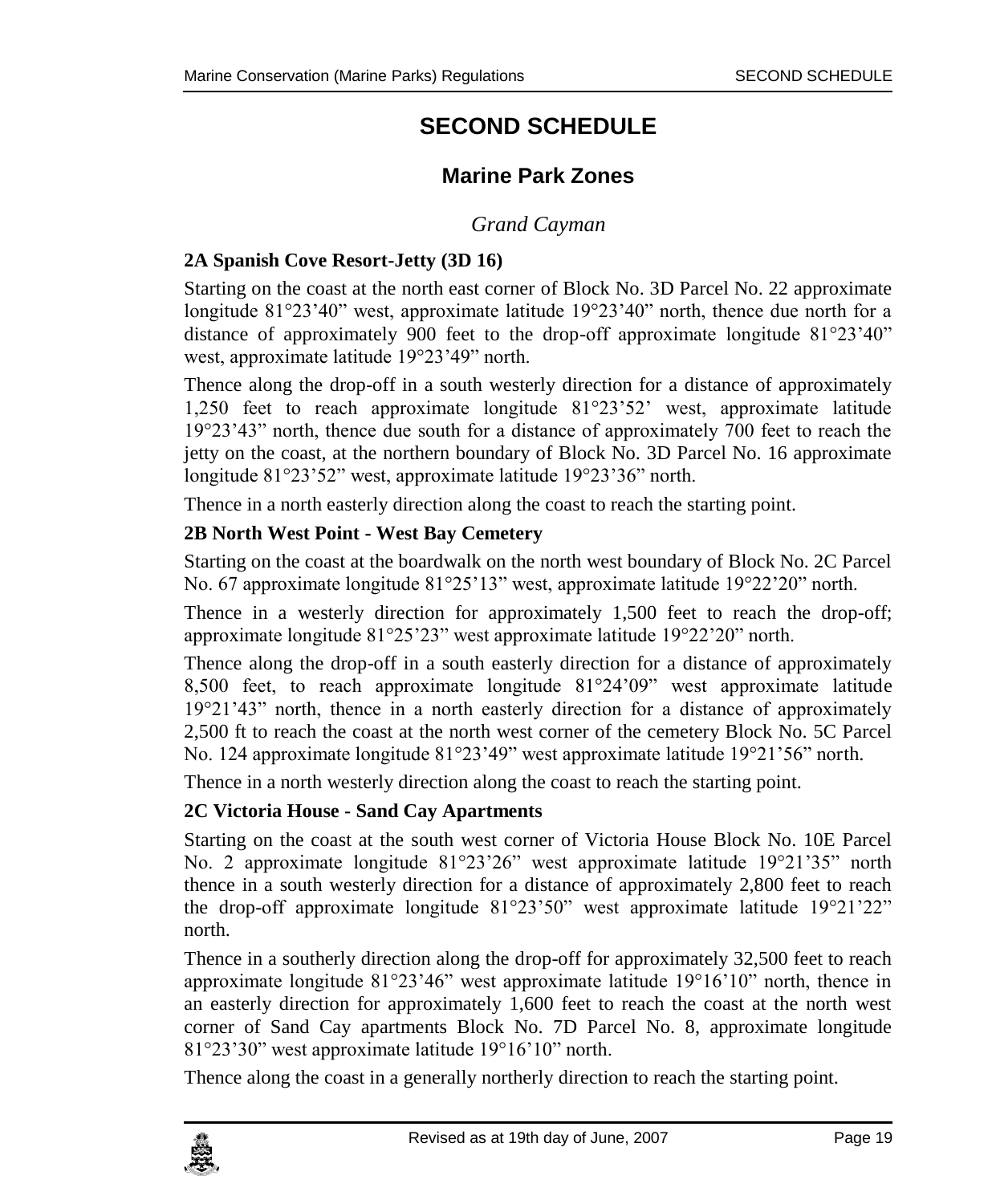#### **2D Bowse Bluff - Rum Point**

Starting on the coast at Bowse Bluff Block No. 33C Parcel No. 12 approximate longitude 81°15'44" west, approximate latitude 19°21'57" north, thence in a northerly direction for a distance of approximately 1,200 feet to the reef approximate longitude 81°15'44" west, approximate latitude 19°22'09" north.

Thence in a north westerly direction along the reef for a distance of approximately 5,000 feet to approximate longitude 81°16'l9" west, approximate latitude 19°22'44" north, thence in a southerly direction for a distance of approximately 2,200 feet to reach the coast at Rum Point, Block No. 33B Parcel No. 171(e) at approximate longitude 81°16'19" west, approximate latitude 19°22'22" north.

<span id="page-19-0"></span>Thence in a south easterly direction along the coast to reach the starting point.

#### *Cayman Brac*

#### **2E Scotts Anchorage - White Bay**

Starting on the coast at the north west corner of Block No. 95B Parcel No. 9 (Buccaneers Inn) approximate longitude 79°53'03" west, approximate latitude 19°41'43" north.

Thence along the drop-off in a north easterly direction for a distance of approximately 4,100 feet to reach approximate longitude 79°52'33" west, approximate latitude 19°42'04" north.

Thence in a south easterly direction for a distance of approximately 1,150 feet to reach the shore at White Bay Block No. 94D, Parcel No. 24 approximate longitude 79°52'27" west, approximate latitude 19°41'54" north.

Thence in a south westerly direction along the coast to reach the starting point.

#### **2F Dick Sessinger's Bay - Beach Point**

Starting on the outer edge of the reef, 600 feet east of Channel Bays channel, approximate longitude 79°53'02" west, approximate latitude 19°40'56" north, thence in a southerly direction for a distance of approximately 1,400 feet to reach the drop-off, approximate longitude 79°53'02" west, approximate latitude 19°40'44" north.

Thence along the drop-off in a generally north easterly direction for a distance of approximately 16,000 feet to reach approximate longitude 79°50'26" west, approximate latitude 19°41'25" north, thence in a northerly direction for a distance of approximately 600 feet to reach the outer edge of the reef at approximate longitude 79°50'26" west, approximate latitude 19°41'31" north.

Thence along the coast in a south westerly direction for a distance of approximately 2,500 feet to reach Block No. 97B Parcel No. 32 where the reef meets the coast, approximate longitude 79°51'36" west, approximate latitude 19°41'09" north.

Thence along the outer edge of the reef in a south westerly direction to reach the starting point.

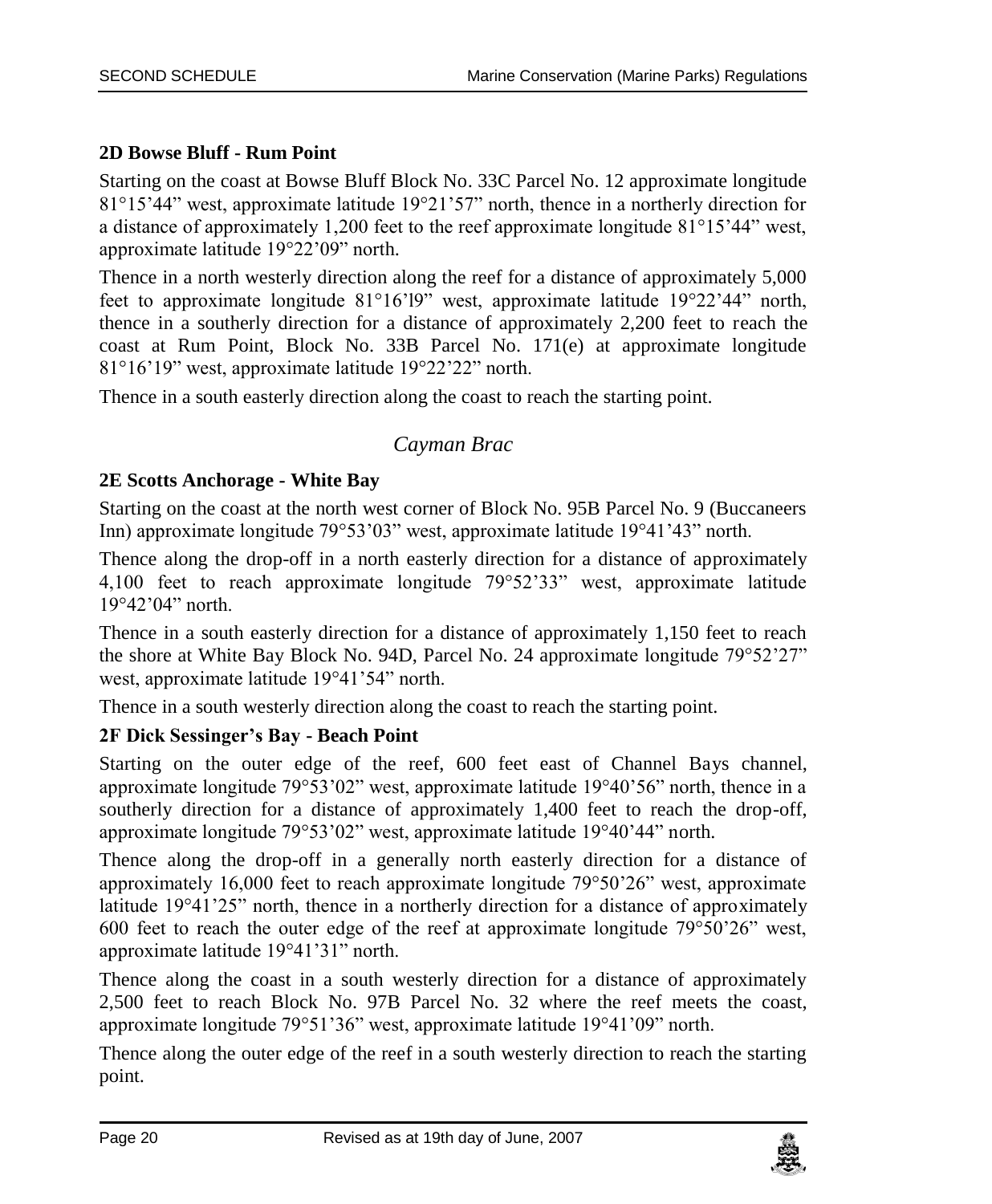#### **2G Jennifer Bay - Deep Well**

Starting on the coast at Block No. 105A Parcel 16 approximate longitude 79°47'47" west, approximate latitude 19°42'38" north, thence in a southerly

direction for a distance of approximately 1,100 feet, to reach the drop-off, approximate longitude 79°47'47" west, approximate latitude 19°42'27" north.

Thence along the drop-off in a north easterly direction for a distance of approximately 6,000 feet to reach approximate longitude 79°46'47" west, approximate latitude 19°42'43" north.

Thence in a northerly direction for a distance of approximately 1,200 feet to reach the coast at Block No.107A, Parcel No. 56 approximate longitude 79°46'47" west, approximate latitude 19°42'54" north.

<span id="page-20-0"></span>Thence along the coast in a south westerly direction to reach the starting point.

#### *Little Cayman*

#### **2H Bloody Bay - Jackson Point**

Starting on the coast at Spot Bay Block No.77A, Parcel No.6 approximate longitude 80°05'04" west approximate latitude 19°40'31" north, thence in a north westerly direction for a distance of approximately 900 feet to reach the drop-off approximate longitude 80°05'45" west, approximate latitude 19°40'38" north.

Thence along the drop-off in a generally north easterly direction for a distance of approximately 14,800 feet to reach approximate longitude  $80^{\circ}03'41''$  west, approximate latitude 19°42'05" north.

Thence in a south easterly direction for a distance of approximately 2,050 feet to reach the coast at Lower Spots, Block No. 82A, Parcel No.12, approximate longitude 80°03'38" west, approximate latitude 19°41'45" north.

Thence along the coast in a generally south westerly direction to reach the starting point.

#### **2J Preston Bay - Main Channel**

Starting on the coast at Block No.78A, Parcel No.10 where the reef meets the land, approximate longitude 80°05'44" west approximate latitude 19°39'33" north, thence along the outer edge of the reef in a south westerly direction for a distance of approximately 2,000 feet, to reach approximate longitude 80° 06' 04" west, approximate latitude 19°39'26" north.

Thence in a southerly direction for a distance of approximately 1,950 feet to reach the drop-off, approximate longitude 80°06'04" west, approximate latitude 19°39'07" north.

Thence along the drop-off in north easterly and south easterly directions for a distance of approximately 9,000 feet to reach approximate longitude 80°04'34" west, approximate latitude 19°39'07" north.

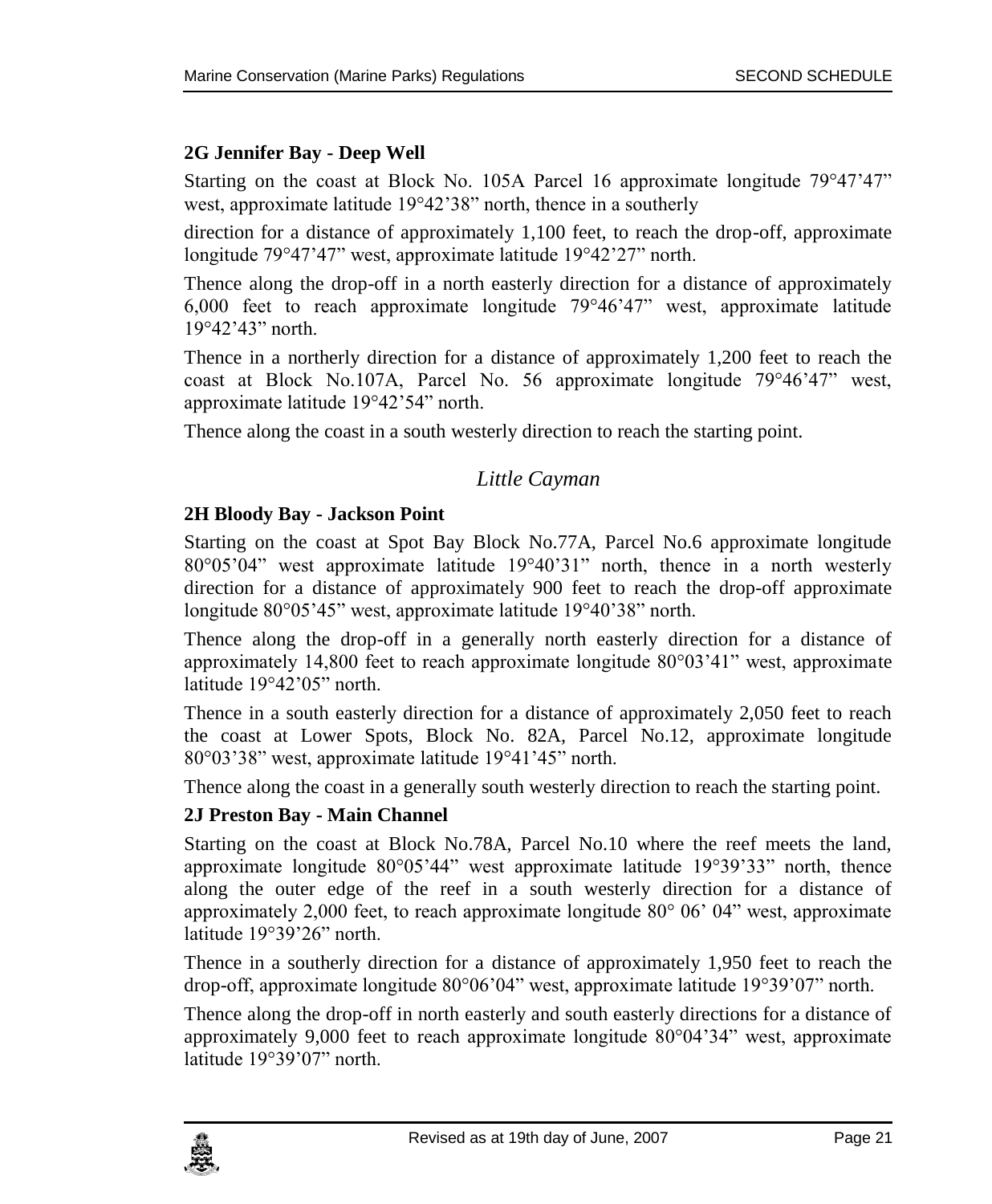Thence in a northerly direction for a distance of approximately 1,800 feet to reach the Main Channel, approximate longitude 80°04'34" west, approximate latitude 19°39'23" north.

Thence along the outer edge of the reef in south westerly and north westerly directions for a distance of approximately 3,600 feet to reach the coast at Block No. 81A, Parcel 38, approximate longitude 80°05'11" west, approximate latitude 19°39'27" north.

Thence along the coast in a north westerly direction to reach the starting point.

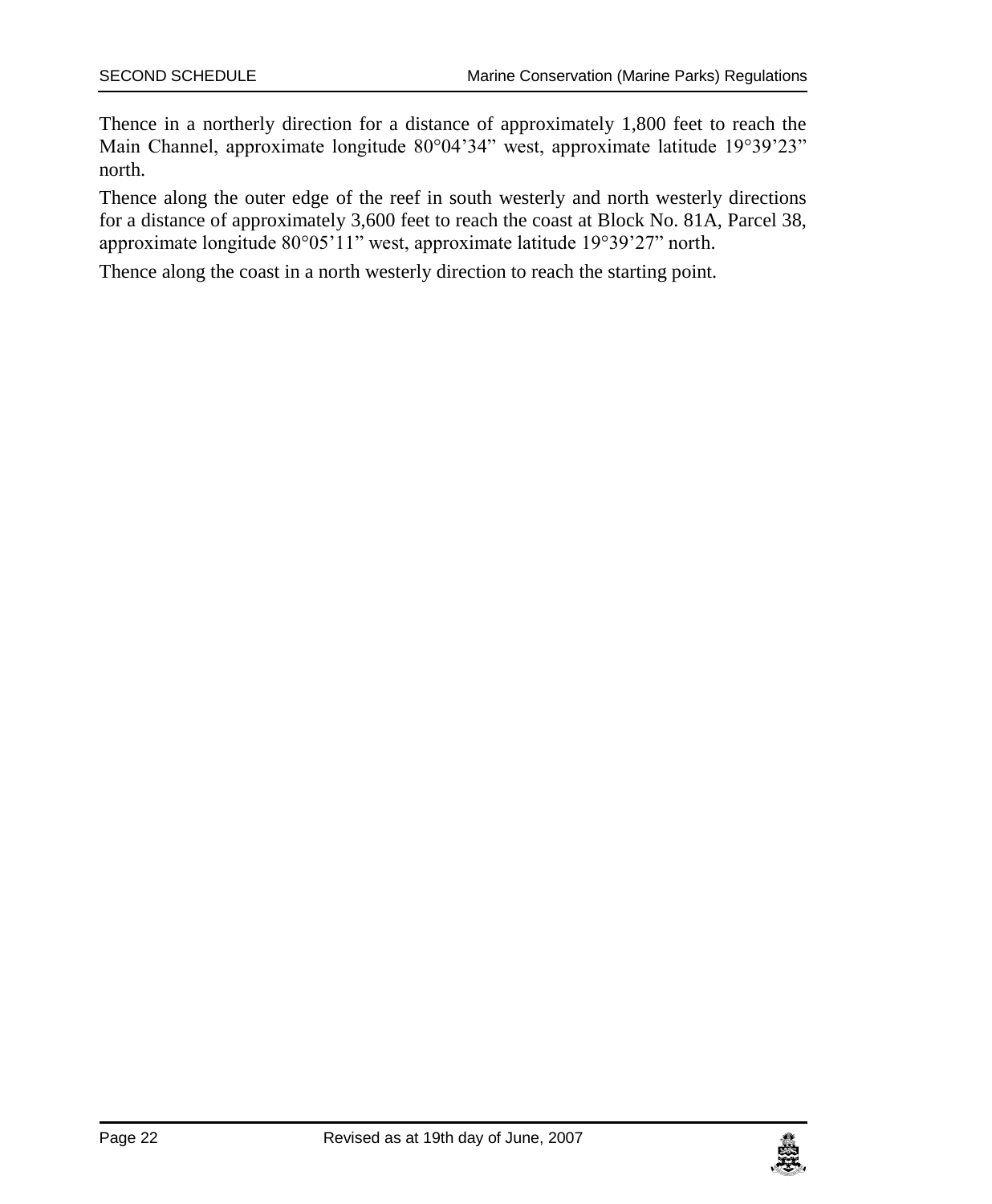## **THIRD SCHEDULE**

## **Environmental Zones**

#### *Grand Cayman*

#### <span id="page-22-2"></span><span id="page-22-1"></span><span id="page-22-0"></span>**3A Little Sound**

Starting on the coast at Block No. 33 D Parcel No. 21 approximate longitude 81°16'07" west approximate latitude 19°21'33" north. Thence in a south westerly direction for approximately 14,500 feet to a point 1,300 feet off the west coast of Booby Cay approximate longitude 81°17'57" west, approximate latitude 19°19'54" north.

Thence in a southerly direction for a distance of approximately 8,400 feet to reach the western coast of Duck Pond Cay approximate longitude 81°17'57" west, approximate latitude 19°18'31" north.

Thence along the southern boundary of Duck Pond Cay and across the waterway and along the southern boundary of Block No. 30A Parcel No.5 to reach approximate longitude 81°17'26" west, approximate latitude 19°18'40" north.

Thence inland in a generally north easterly direction parallel to the coast through Block Nos. 30A, 29A, 35A and 41A approximately 2,000 feet from the coast to reach a point in Block No. 41A approximate longitude 81°15'09" west approximate latitude 19°19'21" north.

Thence in a north westerly direction for approximately 1,800 feet over Block No. 41A, approximately 2,000 feet from the coast to reach approximate longitude 81°15'11" west, approximate latitude 19°19'31" north.

Thence continuing in a north westerly direction for a distance of approximately 1,900 feet through Block No. 41A and into Block No. 40A approximately 2,000 feet from the coast to reach approximate longitude 81°15'12" west approximate latitude 19°20'04" north.

Thence continuing in a north westerly direction through Block No.40A for approximately 1,900 feet, approximately 1,000 feet from the coast to reach approximate longitude 81°15'21" west, approximate latitude 19°20'36" north.

Thence continuing in a north westerly direction for a distance of approximately 2,300 feet through Block No. 40A, approximately 800 feet from the coast to reach approximate longitude 81°15'32" west, approximate latitude 19°20"55" north.

Thence continuing in a north westerly direction for a distance of approximately 5,100 feet to reach the starting point.

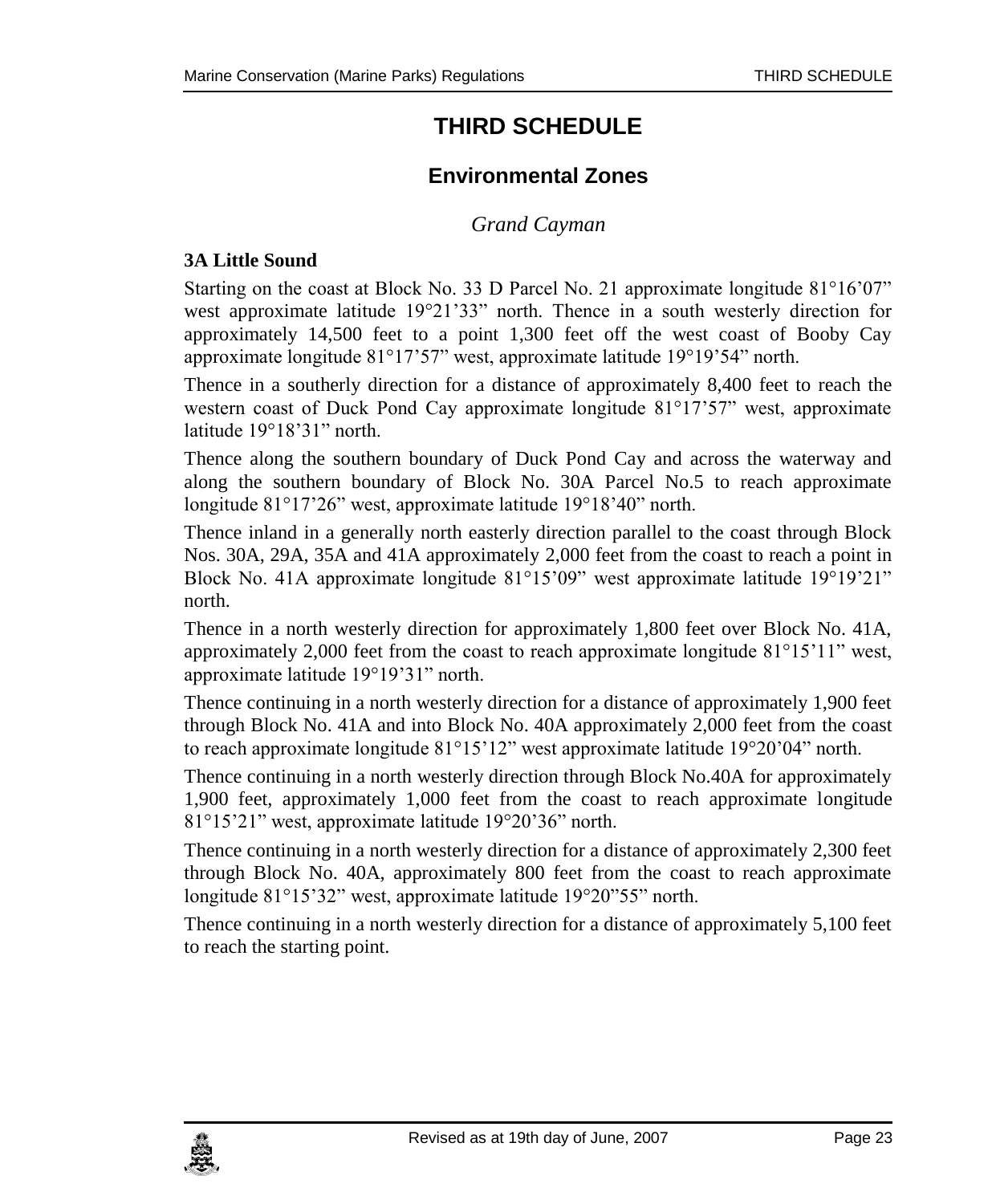## **FOURTH SCHEDULE**

#### **Wildlife Interaction Zones**

#### <span id="page-23-1"></span><span id="page-23-0"></span>**Sandbar Wildlife Interaction Zone**

The area in North Sound situate at a point starting on the reef at 19°22'53.28"N 81°19'06.02"W at the twenty foot depth contour and thence due south for approximately 6,352 feet to reach a point 19°21'50.28"N 81°19'05.89"W and thence due east for approximately 11,231 feet to reach a point 19°21'50.46"N 81°17'09.7"W and thence due north for approximately 5,278 feet to reach a point on the reef  $19^{\circ}22'42.5''N$ 81°17'08.79"W and thence in a generally northwesterly direction along the twenty foot depth contour for a distance of approximately 11,273 feet to reach the starting point. All coordinate values are given in geographic latitude/longitude. WGS84 datum.

#### **Stingray City Wildlife Interaction Zone**

The area in North Sound situate at a point starting on the reef at  $19^{\circ}23'18.43''N$ 81°20'45"W at the twenty foot depth contour and thence in a southwesterly direction for approximately 1,780 feet to reach a point 19°23'06.34"N 81°20'58.58"W and thence in a southeasterly direction for approximately 2,253 feet to reach a point 19°22'50.2"N 81°20'42.26"W and thence in a northeasterly direction for approximately 1,909 feet to reach a point on the reef 19°23'03.89"N 81°20'28.69"W and thence in a generally northwesterly direction along the twenty foot depth contour for a distance of approximately 2,140 feet to reach the starting point. All coordinate values are given in geographic latitude/longitude. WGS84 datum.

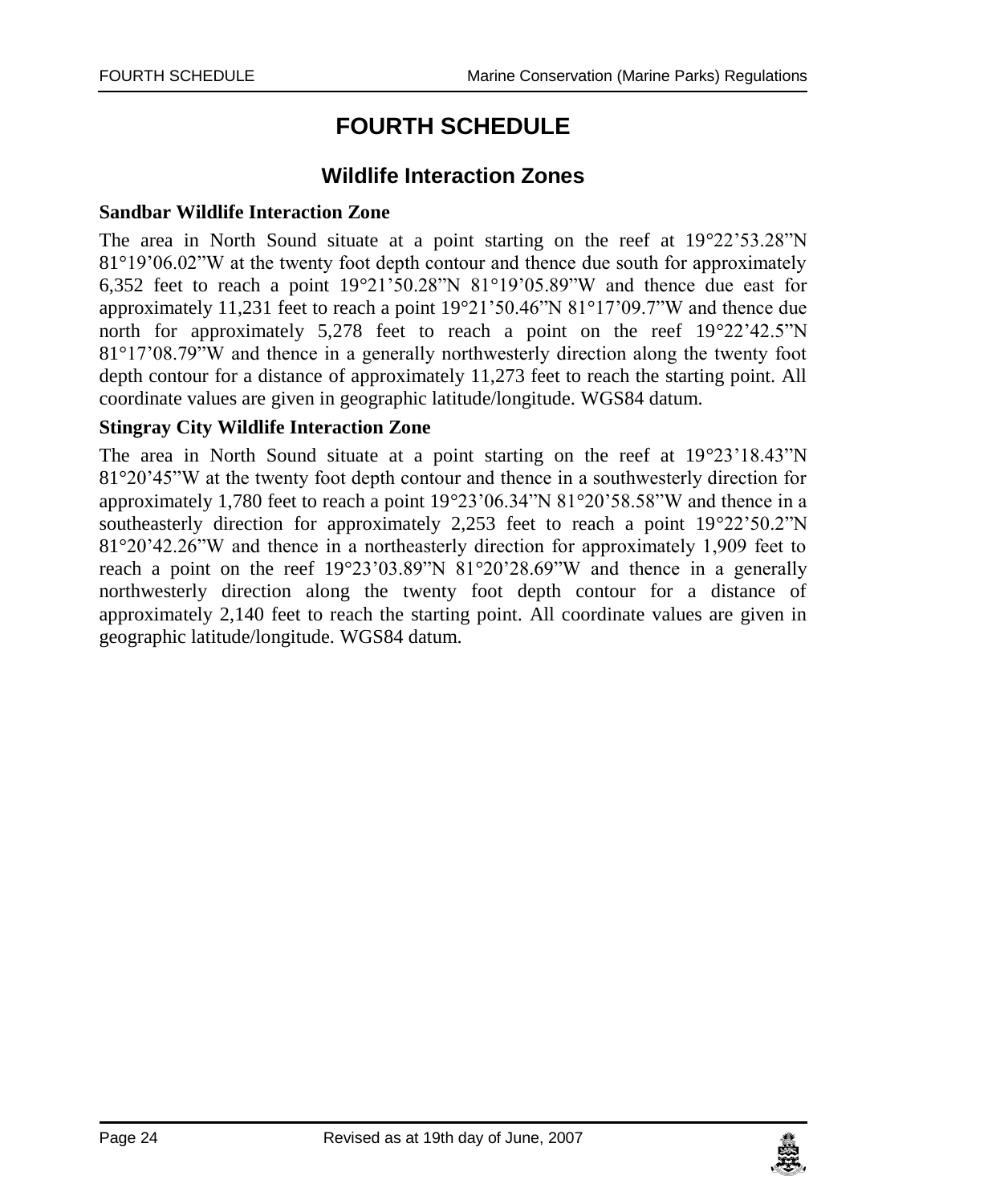## **FIFTH SCHEDULE**

### **Prohibited Scuba Diving Zone**

<span id="page-24-1"></span><span id="page-24-0"></span>The area in North Sound situate at a point outside of the reef crest at 19°22'47.08"N 81°18'24.44"W and thence due south for approximately 1,725 feet to reach a point 19°22'29.98"N 81°18'24.44"W and thence in a southeasterly direction for approximately 1,705 feet to reach a point 19°22'23.85"N 81°18'07.8"W and thence due north for approximately 1,725 feet to reach a point  $19^{\circ}22'40.97''N$  81°18'07.8"W at the intersection of the outside of the reef crest and the western edge of Rum Point Channel and thence in a northwesterly direction for a distance of approximately 1,705 feet to reach the starting point. All coordinate values are given in geographic latitude/longitude. WGS84 datum.

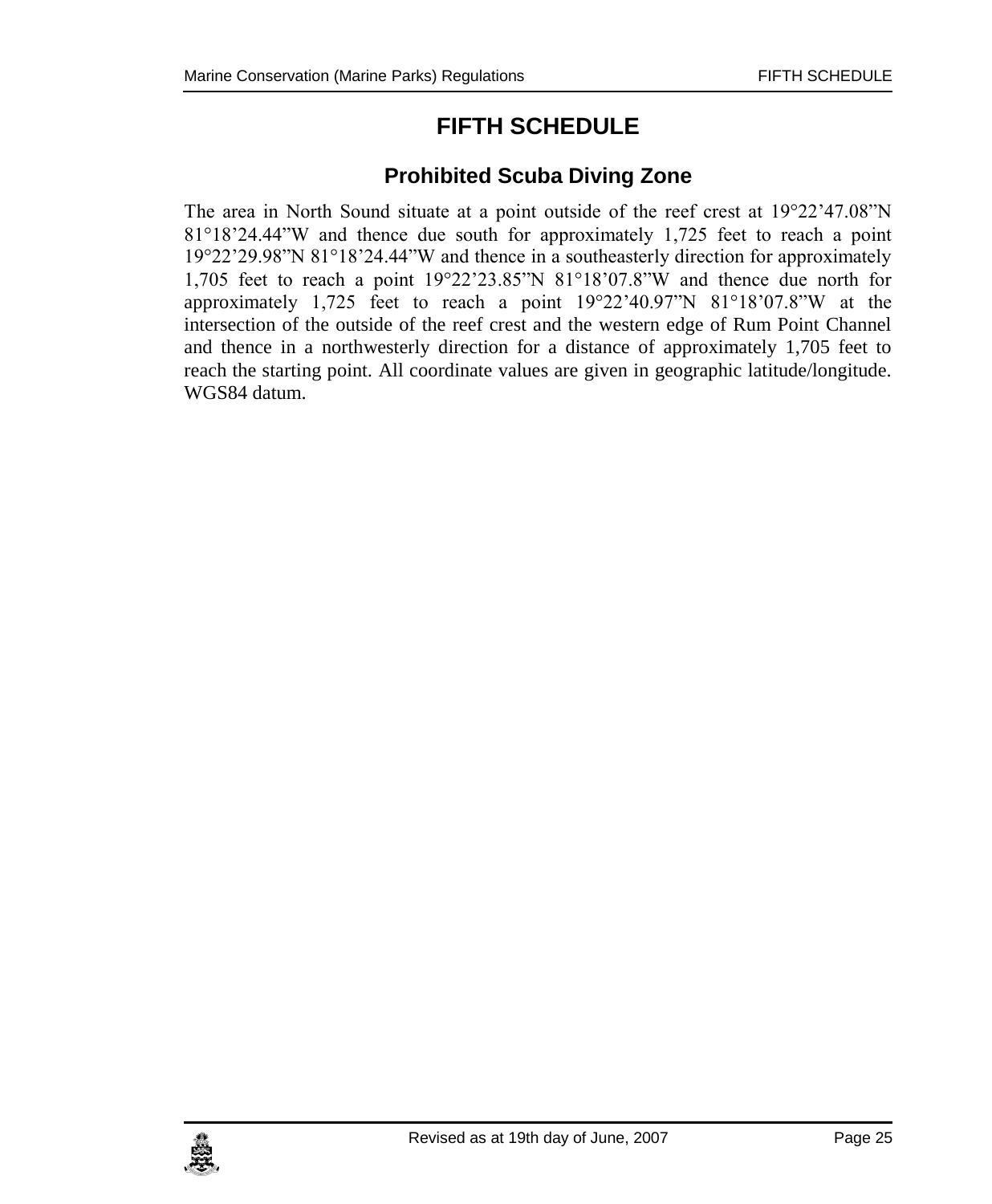## **SIXTH SCHEDULE**

## **Illustrative Plans**

<span id="page-25-1"></span><span id="page-25-0"></span>Regulation 10(6)) $71177$  $z \sim + -3$ ENVIRONMENTAL ZONE anytyna<br>Album Anchors<br>Point I š REPLENISHMENT ZONE MARINE PARKS<br>GRAND CAYMAN PLAN ì **ILLUSTRATIVE** icALE ۾،  $\mathbb{Z}$  $\frac{1}{2}$ į, PARK  $\left( 2\right)$ **MARINE** (∰) ශ 1440 CAY

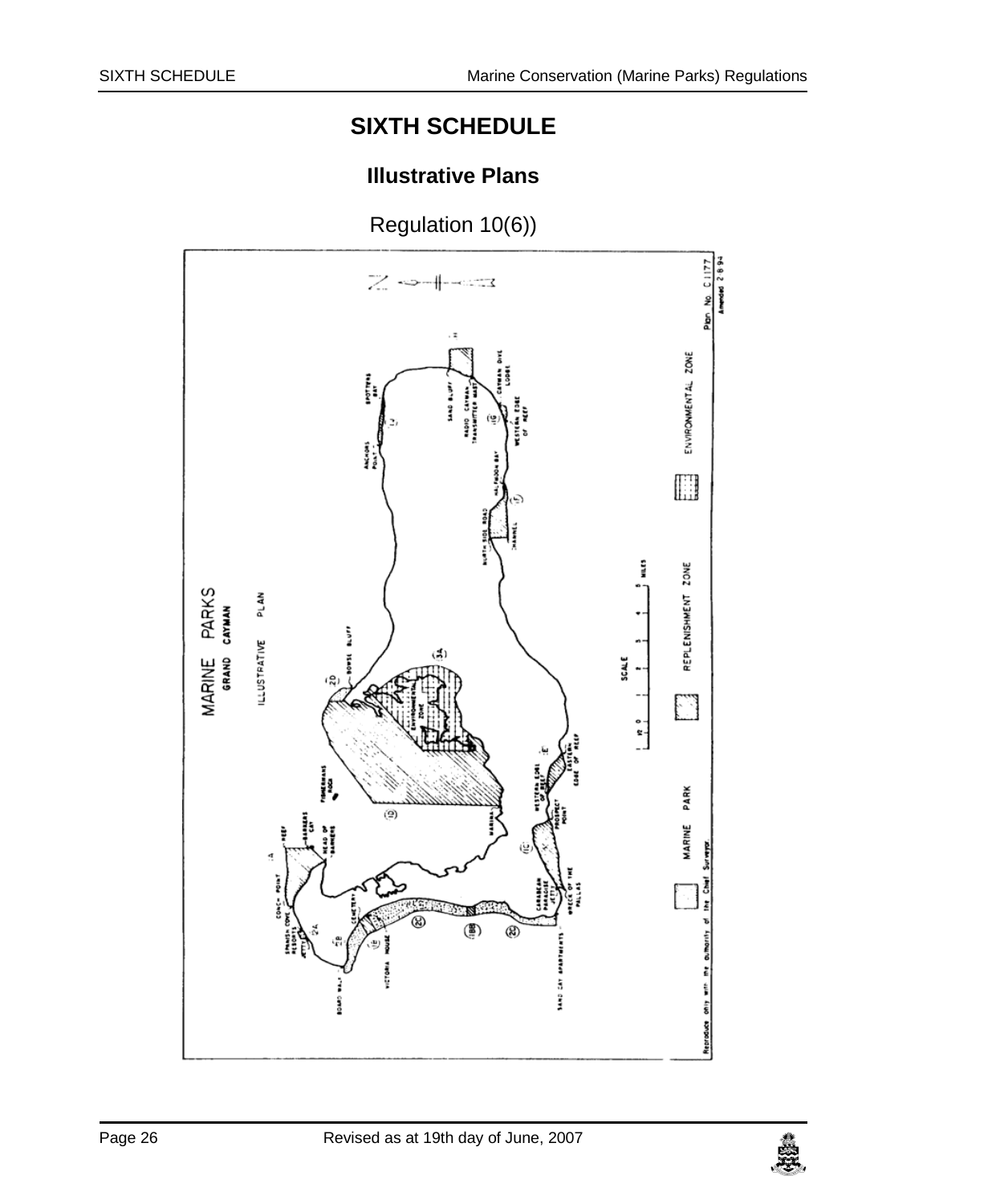

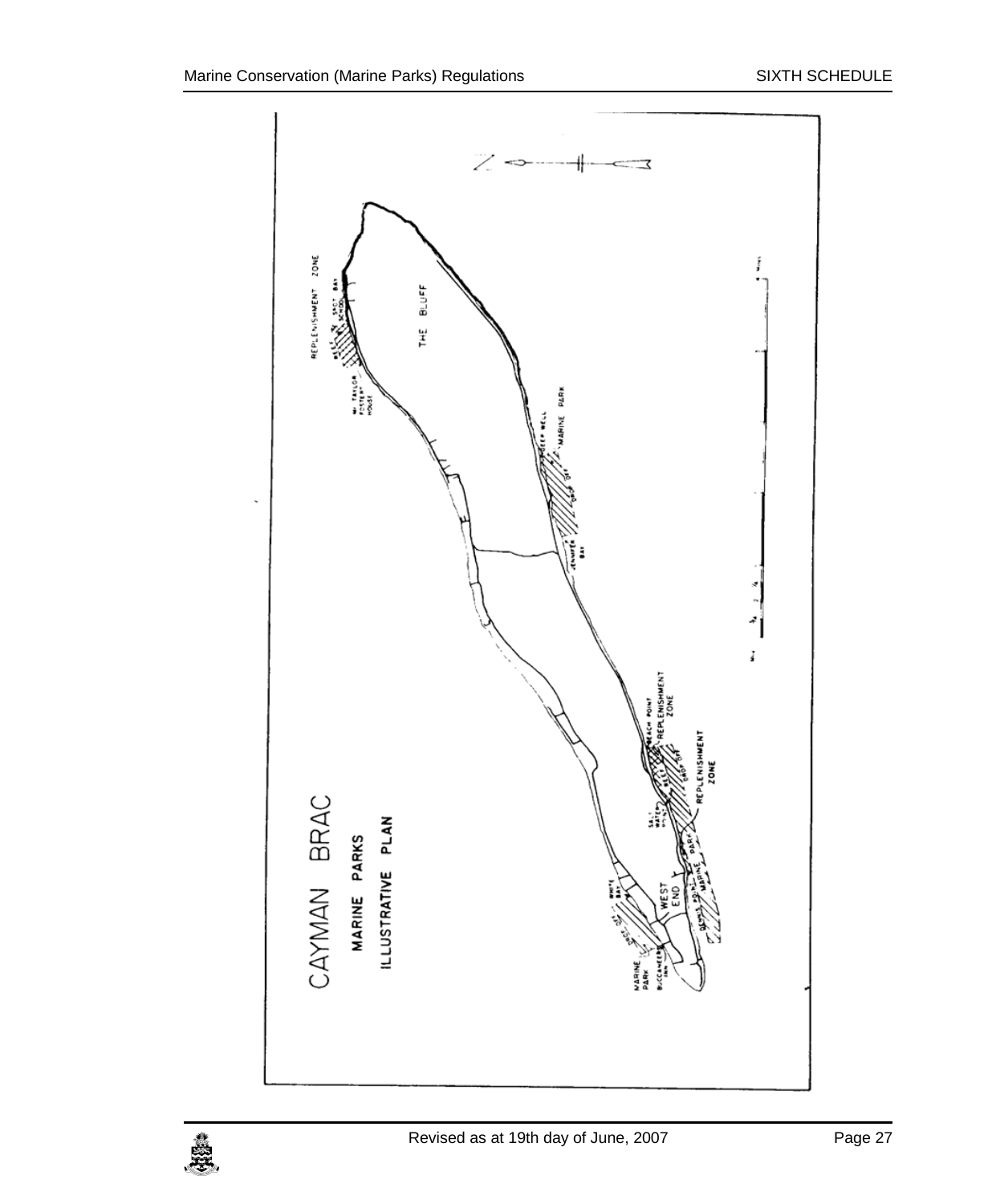

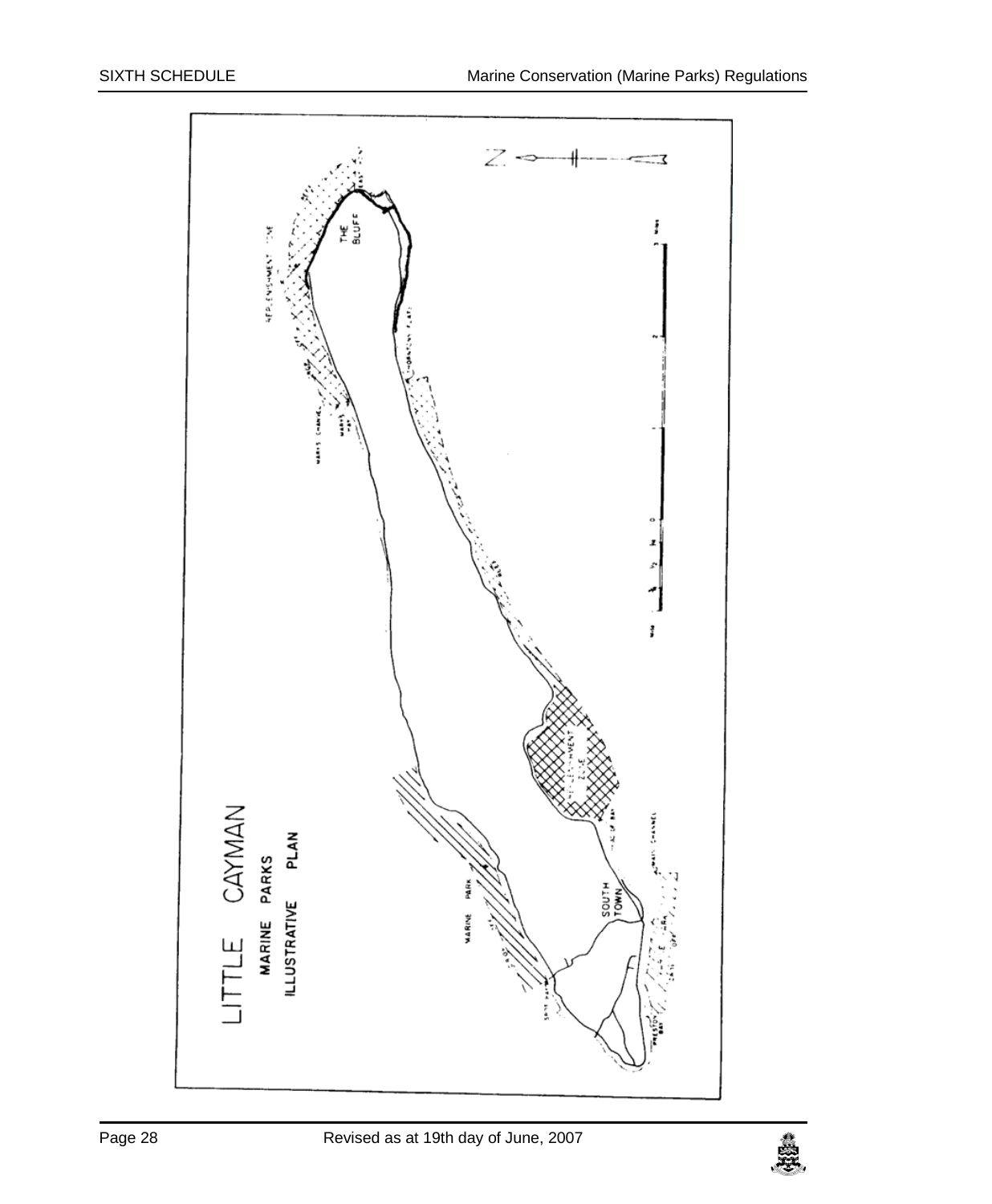